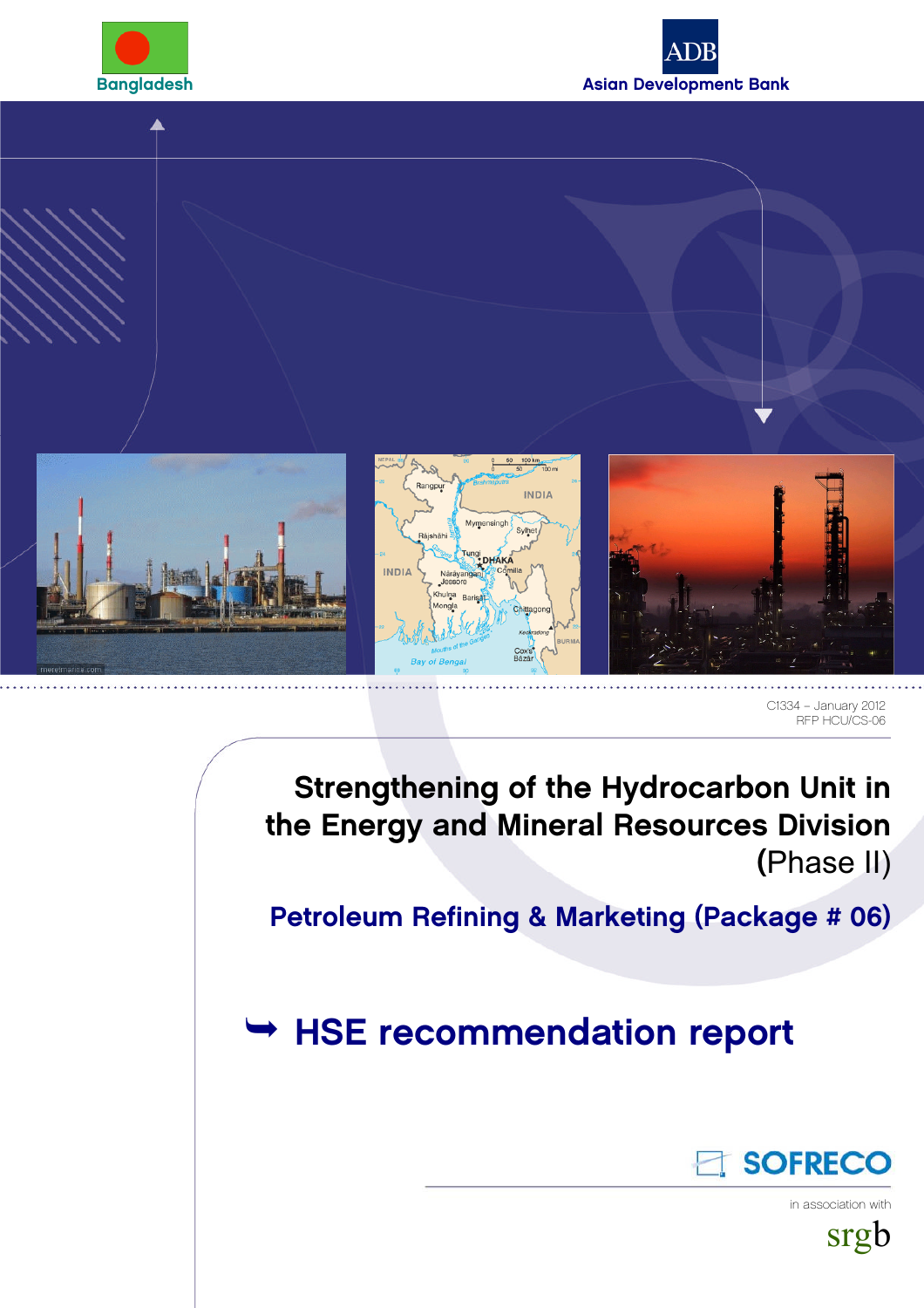# Table of Contents

| 1.            |                                                                                           |  |
|---------------|-------------------------------------------------------------------------------------------|--|
| 1.1           | Scenario 1: Current ERL configuration (1.3 MM t/y) and purchase of refined products4      |  |
| 1.2           |                                                                                           |  |
| 1.3           | Scenario 3: Modest modernization and increase of production capacity at the current ERL   |  |
| 1.4           | Scenario 4/5: Full modernization of ERL refinery with addition of new units (6 MM t/y) or |  |
|               |                                                                                           |  |
|               |                                                                                           |  |
| 2.            |                                                                                           |  |
| 2.1           |                                                                                           |  |
|               | 2.1.1                                                                                     |  |
|               | 2.1.2                                                                                     |  |
| $2.2^{\circ}$ |                                                                                           |  |
|               |                                                                                           |  |
|               |                                                                                           |  |
|               | 2.4.1                                                                                     |  |
|               | 2.4.2                                                                                     |  |
| 2.5           |                                                                                           |  |
| 2.6           |                                                                                           |  |
| 2.7           |                                                                                           |  |
|               | 2.7.1                                                                                     |  |
|               | 2.7.2                                                                                     |  |
|               | 2.7.3                                                                                     |  |
|               | 2.7.4                                                                                     |  |
|               |                                                                                           |  |
|               | 2.8.1                                                                                     |  |
|               | 2.8.2                                                                                     |  |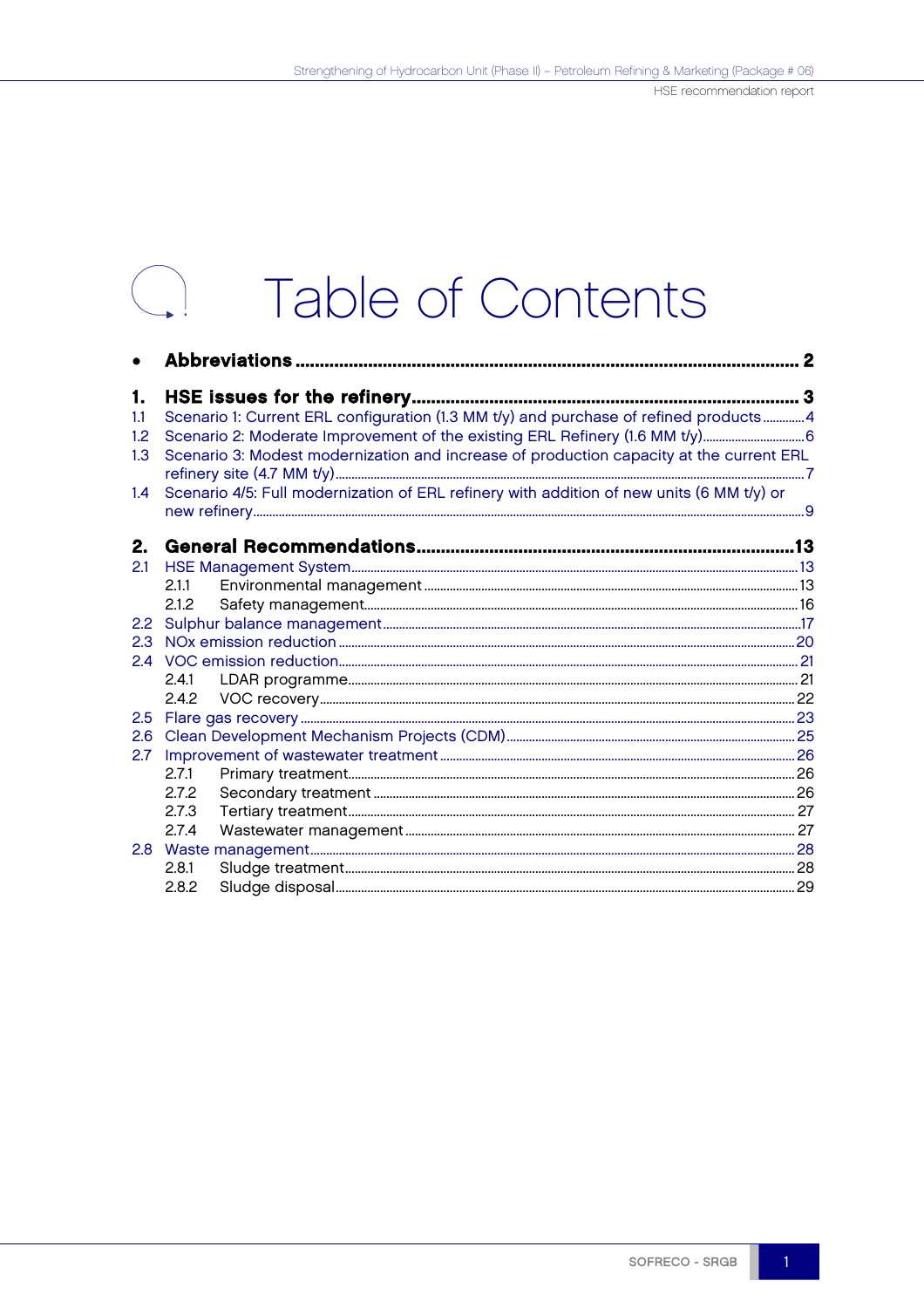# Abbreviations

| <b>API</b>    | American Petroleum Institute          |
|---------------|---------------------------------------|
| <b>AS</b>     | <b>Activated Sludge</b>               |
| <b>BAT</b>    | <b>Best Available Techniques</b>      |
| <b>CCR</b>    | <b>Catalyst Regeneration Reformer</b> |
| <b>CDM</b>    | Clean Development Mechanism           |
| <b>CDU</b>    | <b>Crude Distillation Unit</b>        |
| <b>CPI</b>    | Corrugated Plate Interceptor          |
| <b>DAF</b>    | <b>Dissolved Air Flotation</b>        |
| <b>EEA</b>    | European Environmental Agency         |
| <b>ERL</b>    | Eastern Refinery Limited              |
| <b>FCC</b>    | Fluid Catalytic Cracking              |
| <b>HAP</b>    | Hazardous Air Pollutants              |
| <b>HAZOP</b>  | <b>Hazard Operational Analysis</b>    |
| <b>IAF</b>    | <b>Induced Air Flotation</b>          |
| <b>LDAR</b>   | Leak Detection and Repair             |
| <b>PPI</b>    | Parallel Plate Interceptor            |
| <b>SCOT</b>   | Shell Claus Off-gas Treating          |
| <b>SCR</b>    | Selective Catalytic Reduction         |
| <b>SNCR</b>   | Selective Non-Catalytic Reduction     |
| <b>SO2</b>    | Sulfur dioxide                        |
| <b>SRU</b>    | Sulphur Recovery Unit                 |
| <b>US EPA</b> | U.S. Environmental Protection Agency  |
| <b>VDU</b>    | Vacuum Distillation Unit              |
| <b>VOC</b>    | Volatile Organic Compound             |
| <b>VRU</b>    | Vapour recovery units                 |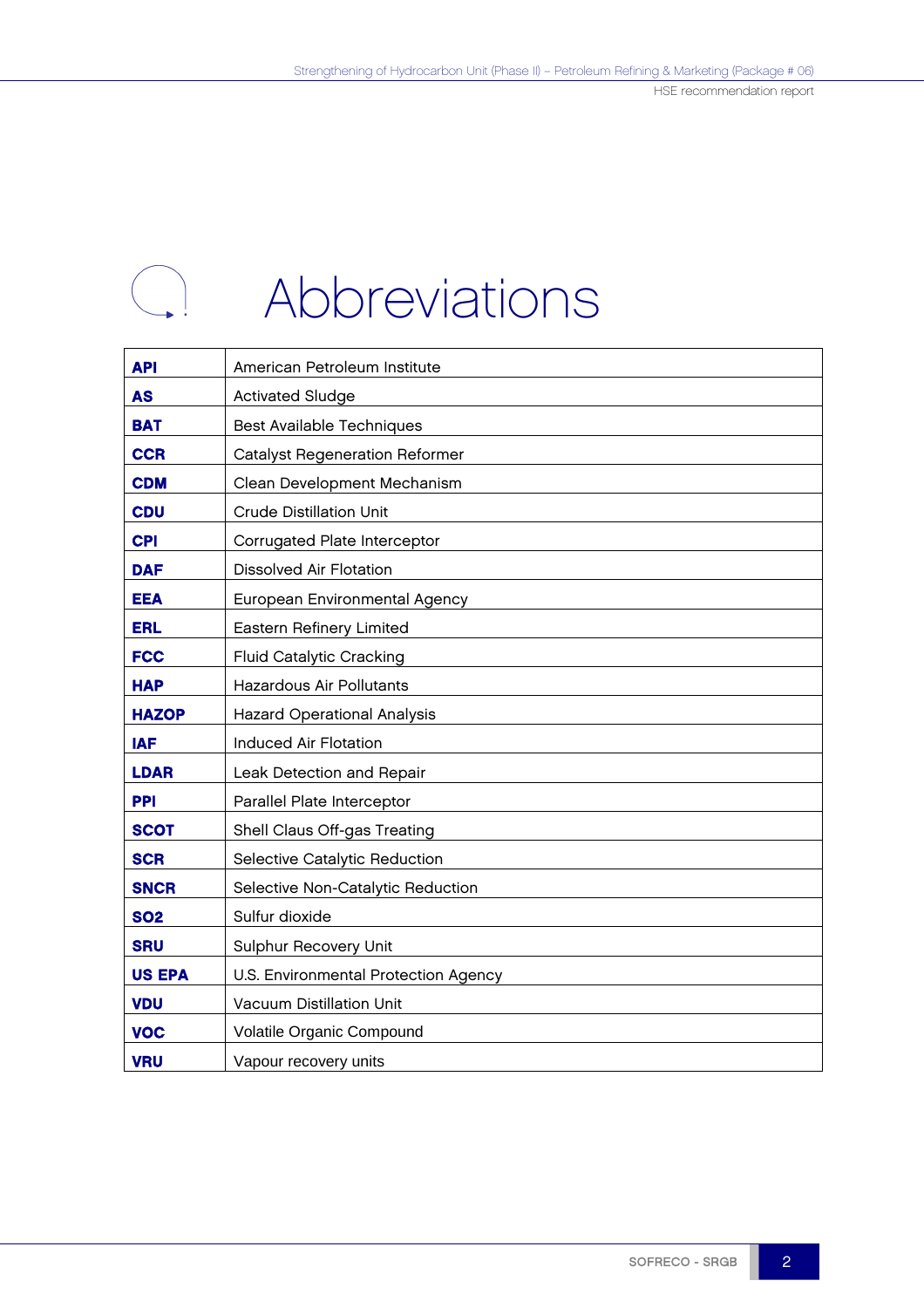# 1. HSE issues for the refinery

The five technical recommendation scenarios for the refinery have different environmental impacts. In the following report, the environmental impacts of these scenarios are assessed and documented in a comprehensive way.

The base case Scenario 1 is more or less the existing situation including the impacts of increased imports. The relevant emissions for this case of the refinery including the handling of purchased products are given in table 1. The table is mostly the same as for the existing situation (see Assessment Report), however, to facilitate comparison between the five scenarios the emissions of the Chittagong tankfarms that do not belong to the refinery were added. This approach makes sense because for the environmental impacts the actual ownership structure of the refinery and the adjacent tankfarms is irrelevant.

For all scenarios the relevant environmental and safety impacts are listed in an assessment tables per each scenario. For easy comparison and evaluation the individual impacts are ranked by means of red, yellow and green traffic light symbols:

Green: No relevant negative impact, measures applied are according to international standards

Yellow: Impact still acceptable, situation has to be followed-up carefully, mitigation should be considered based on more detailed information during the implementation phase

Red: Relevant negative impact, violation of local requirements or of World Bank requirements, funding by World Bank and similar institutions is questionable, mitigation is required during the implementation phase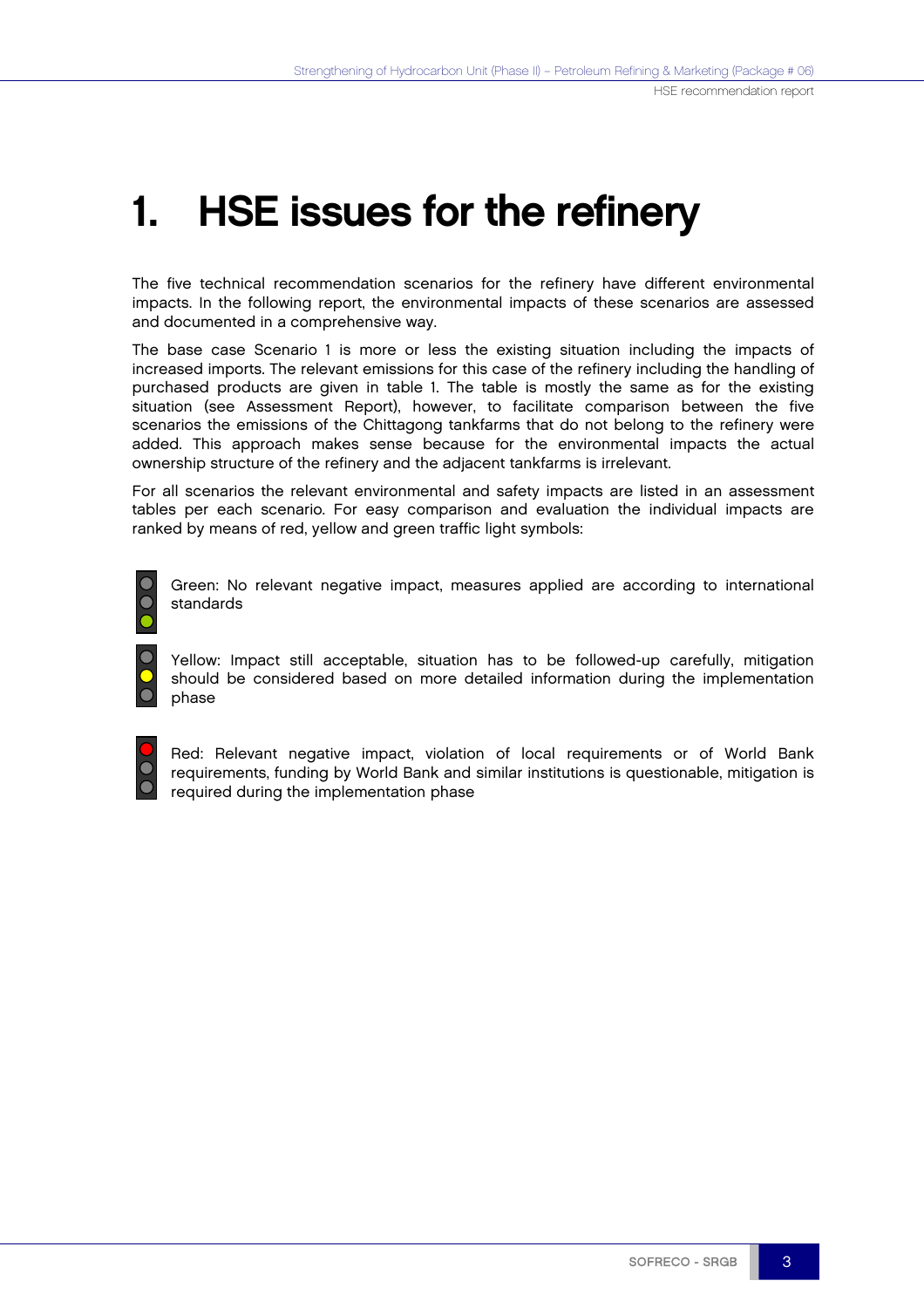# 1.1 Scenario 1: Current ERL configuration (1.3 MM t/y) and purchase of refined products

This scenario is considered as base case - the air emissions are given in the following table. The assumptions, on which the figures in the table are based, are described in the Assessment Report.

The emissions of light products handling are calculated with an emission factor of 6 kg/t for the year 2010. Heavier products do not contribute significantly to the overall air emissions and can be neglected for this assessment.

|               | Table 1: Air emissions inventory ERL+tankfarms - base case |                             |             |                                         |                               |                                                       |            |                                   |            |            |  |
|---------------|------------------------------------------------------------|-----------------------------|-------------|-----------------------------------------|-------------------------------|-------------------------------------------------------|------------|-----------------------------------|------------|------------|--|
| Tag #         | Unit<br><b>Type</b>                                        |                             | <b>Fuel</b> | <b>Thermal</b><br>capacity<br><b>MW</b> | <b>Flue</b><br>gas<br>$m^3/h$ | <b>Emission</b><br>concentration<br>mg/m <sup>3</sup> |            | <b>Emission flow rate</b><br>kg/h |            |            |  |
|               |                                                            |                             |             |                                         |                               | <b>NOx</b>                                            | <b>SOx</b> | <b>NOx</b>                        | <b>SOx</b> | <b>VOC</b> |  |
| F-1101        | furnace                                                    | crude<br>distillation       | fuel oil    | 29,60                                   | 29.600                        | 300                                                   |            | 8,88                              | 79,92      |            |  |
| F-1201        | furnace                                                    | cat ref<br>pretreatmen<br>t | ref gas     | 0,97                                    | 970                           | 250                                                   |            | 0,24                              | 0,39       |            |  |
| F-1202        | furnace                                                    | cat ref<br>pretreatmen<br>t | ref gas     | 0,72                                    | 720                           | 250                                                   |            | 0,18                              | 0,29       |            |  |
| F-1203        | furnace                                                    | cat ref                     | ref gas     | 0,52                                    | 520                           | 250                                                   |            | 0,13                              | 0,21       |            |  |
| F-1204        | furnace                                                    | cat ref                     | ref gas     | 0,93                                    | 930                           | 250                                                   |            | 0,23                              | 0,37       |            |  |
| F-1205        | furnace                                                    | cat ref                     | ref gas     | 3,29                                    | 3.290                         | 250                                                   |            | 0,82                              | 1,32       |            |  |
| F-1301        | furnace                                                    | hydrotreater                | nat gas     | 2,60                                    | 2.600                         | 250                                                   |            | 0,65                              |            |            |  |
| BA-3001       | furnace                                                    | visbreaker                  | nat gas     | 17,20                                   | 17.200                        | 250                                                   |            | 4,30                              | 92,88      |            |  |
|               | furnace                                                    | hydrogen<br>unit            | nat gas     | 2,40                                    | 2.400                         | 250                                                   |            | 0,60                              |            |            |  |
| $10 - F - 01$ | furnace                                                    | Vac unit<br>+asphalt unit   | nat gas     | 6,60                                    | 6.600                         | 250                                                   |            | 1,65                              |            |            |  |
|               | incinera<br>tor                                            | asphalt unit                | nat gas     | 0,50                                    | 500                           | 250                                                   |            | 0,13                              |            |            |  |
|               | flare                                                      | flare                       | flare gas   | 0,50                                    | 500                           | 250                                                   |            | 0,13                              | 0,20       | 5          |  |
|               | steam<br>boiler 1                                          | utilities                   | nat gas     | 10,00                                   | 10.000                        | 250                                                   |            | 2,50                              |            |            |  |
|               | steam<br>boiler 2                                          | utilities                   | nat gas     | 10,00                                   | 10.000                        | 250                                                   |            | 2,50                              |            |            |  |
|               | diesel<br>generat<br>or                                    | utilities                   | diesel      | 7,00                                    | 7.000                         | 400                                                   |            | 2,80                              |            |            |  |
|               | <b>API</b><br>separat<br>or                                | utilities                   |             |                                         |                               |                                                       |            |                                   |            | 20         |  |
|               | crude<br>storage                                           | tank farm                   |             |                                         |                               |                                                       |            |                                   |            | 20         |  |
|               | light<br>product<br>s<br>storage                           | tank farm<br>loading        |             |                                         |                               |                                                       |            |                                   |            | 220        |  |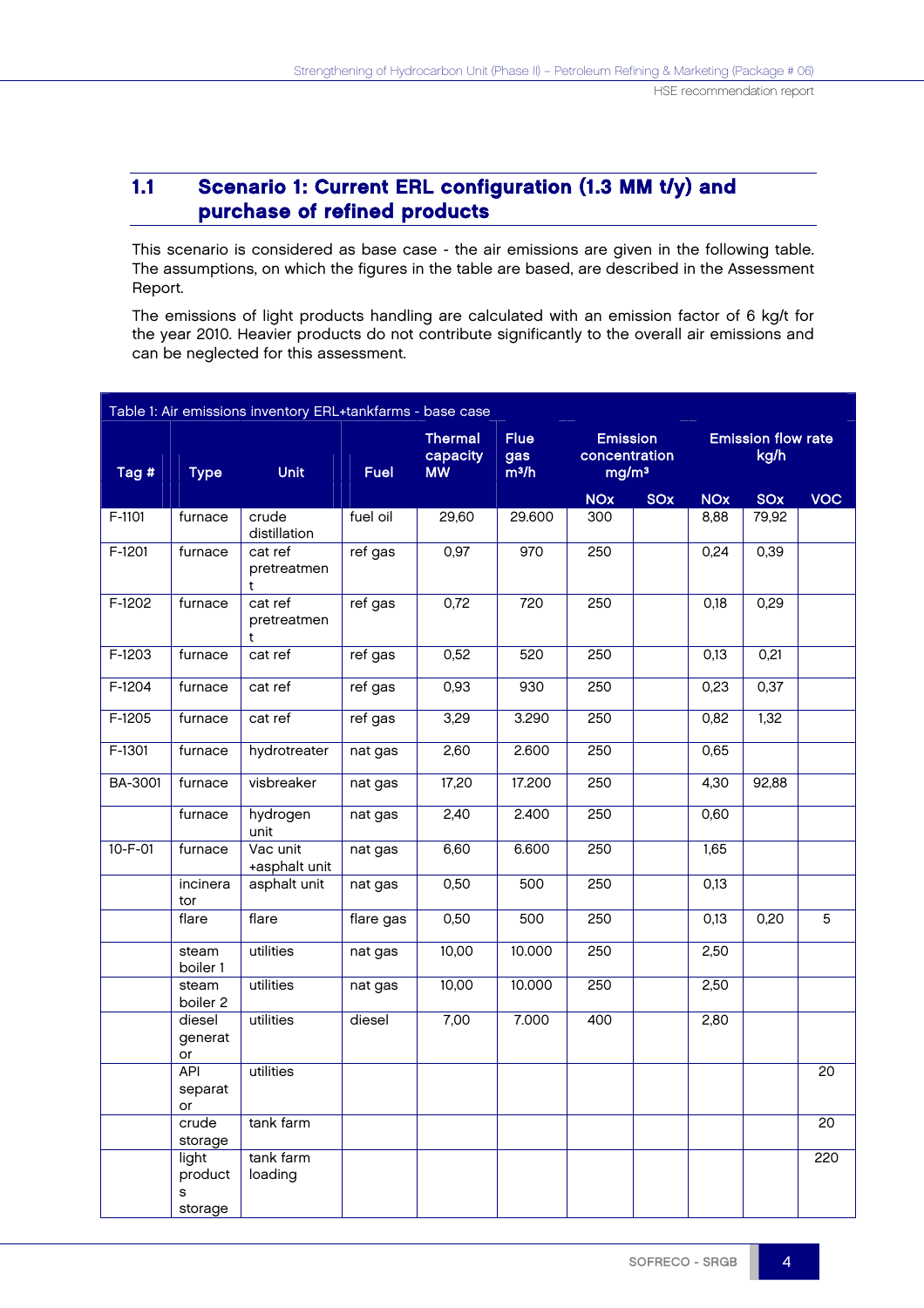| diffuse | refinery |  |  |    |     | юU  |
|---------|----------|--|--|----|-----|-----|
| emissio |          |  |  |    |     |     |
| ns      |          |  |  |    |     |     |
| total   |          |  |  | 26 | 176 | 325 |

| Parameter<br>air<br>emissions | Quantit<br>y    | Quantity<br>per<br>capacity | Impact                                                                                                                                                                                                                                                                                                                                                                                                                                                                                                                                                                                                                                                                                                                                                                                               |  |
|-------------------------------|-----------------|-----------------------------|------------------------------------------------------------------------------------------------------------------------------------------------------------------------------------------------------------------------------------------------------------------------------------------------------------------------------------------------------------------------------------------------------------------------------------------------------------------------------------------------------------------------------------------------------------------------------------------------------------------------------------------------------------------------------------------------------------------------------------------------------------------------------------------------------|--|
| <b>NOx</b>                    | 30 kg/h         | $0,18$ kg/t                 | NOx is emitted from incineration processes such as furnaces,<br>boilers and engines. The refinery does not apply any specific NOx<br>abatement technologies. Due to the low complexity of the refinery<br>the overall furnace capacity is low related to more complex<br>refineries. Although dedicated lownox burners are not applied, the<br>contribution to the overall NOx air pollution in the relevant<br>neighbourhood is less than 3 % of the air quality standard of 100<br>g/m <sup>3</sup> and thus can be regarded as not relevant. Mitigation<br>regarding<br>the<br>existing<br>installations<br>measures<br>are<br>not<br>recommended. Scenario 2 has no relevant impact on the NOx<br>emissions of the refinery.                                                                     |  |
| SO <sub>2</sub>               | 350<br>kg/h     | $1,9$ kg/t                  | The origin of $SO2$ is the incineration of fuel containing sulphur. The<br>sulphur balance is entirely driven by the amount of sulphur in the<br>imported crude. With a 25 % share of low-sulphur Forcados the total<br>sulphur input to the refinery will be about the same as for Scenario<br>1. Because of the improved hydrotreating the overall $SO2$ emission<br>of the refinery is expected to double from approx. 180 to 350 kg/h.<br>The World Bank target of 0,5 kg/t will be clearly missed for the                                                                                                                                                                                                                                                                                       |  |
| <b>VOC</b>                    | 325<br>kg/h     | n.a.                        | refinery. Additional desulphurisation measures should be applied.<br>There are no emission reduction techniques in place. The refinery is<br>a relevant VOC polluter in the southern Chittagong area. Contrary to<br>NOx and SO <sub>2</sub> VOC emission come from a large number of very<br>different sources with fugitive emissions from the process and<br>direct emissions from tanks as the most important contributors.<br>Including the tankfarms adjacent to the refinery the VOC emissions<br>are highly relevant in the vicinity of the refinery. Scenario 2 would<br>cause significantly higher VOC emissions (approx. + 70 kg/h<br>compared to the existing situation) because of the higher tank farm<br>throughput by imported products. Emission reduction should be<br>considered. |  |
| <b>Wastewat</b><br>er         | COD:<br>30 kg/h | COD:<br>$0,17$ kg/t         | The refinery is equipped with a primary wastewater treatment (API<br>separator) only . Based on international data on the efficiency of<br>primary treatment facilities, the wastewater quality does not comply<br>with international standards or with Bangladesh legal requirements.<br>Scenario 2 has no relevant impact on the quality of the wastewater.                                                                                                                                                                                                                                                                                                                                                                                                                                        |  |
| <b>Waste</b>                  | 800 t/y         | $0,5$ kg/t                  | Oily sludge mainly from the API separators are the most relevant<br>source of waste. The relatively low quantity is due to the low<br>complexity and the insufficient wastewater treatment. The sludge is<br>stored at an open pit and then sold as alternative fuel, i.e. the<br>sludge is not considered as waste that has to be managed under<br>special control but as some kind of additional product. Future<br>constraints could come directly from legal requirements but also<br>from offtakers, who might face emissions problems with their<br>facilities. For Scenario 2 the relative waste production is assumed to<br>remain unchanged.                                                                                                                                                |  |
| <b>Land Use</b>               |                 |                             | Apart from new jetties (Scenario 1) Scenario 2 does not require<br>additional land or would cause any severe land use planning<br>problems.                                                                                                                                                                                                                                                                                                                                                                                                                                                                                                                                                                                                                                                          |  |
| <b>Safety</b>                 |                 |                             | Scenario 1 and 2 require a significant increase in unloading, storage                                                                                                                                                                                                                                                                                                                                                                                                                                                                                                                                                                                                                                                                                                                                |  |

 $\bullet$  $\bar{\mathbf{O}}$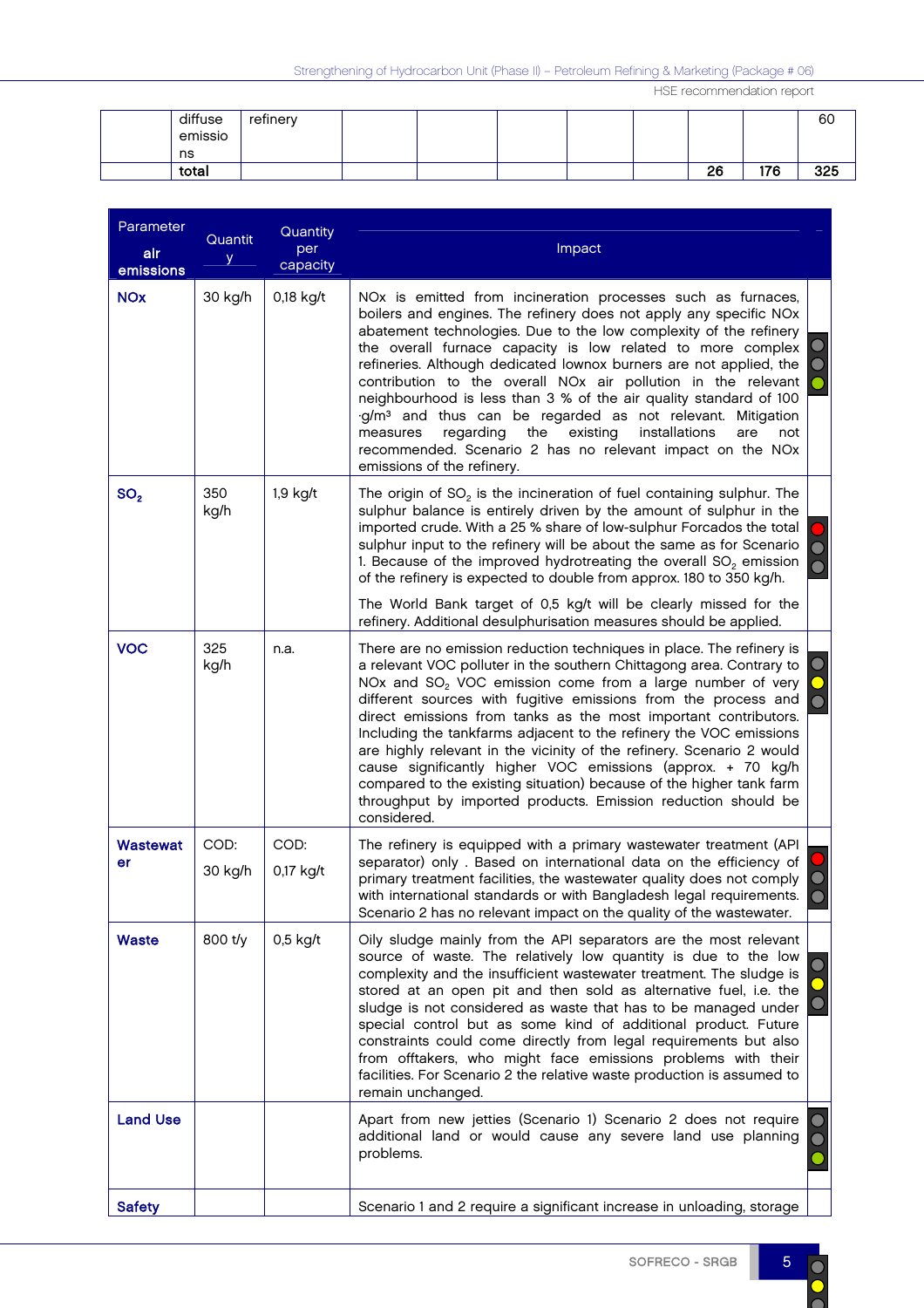|  | and loading operations. Unloading and loading operations are<br>manual to a significant extend and include the movement of tank<br>ships and tank vehicles. The probability of misoperation is<br>significantly higher than in continuously operated process plants.<br>Thus, the overall risk of the total refinery operations at the given<br>location will increase significantly. Consequently, care has to be<br>taken to design and manage the new installations and operations in<br>a safe way. The loading and storage area is at the eastern side of<br>the refinery complex and far away from densely populated areas,<br>the location of the existing and additional installations is acceptable<br>under this point of view. |
|--|-------------------------------------------------------------------------------------------------------------------------------------------------------------------------------------------------------------------------------------------------------------------------------------------------------------------------------------------------------------------------------------------------------------------------------------------------------------------------------------------------------------------------------------------------------------------------------------------------------------------------------------------------------------------------------------------------------------------------------------------|
|--|-------------------------------------------------------------------------------------------------------------------------------------------------------------------------------------------------------------------------------------------------------------------------------------------------------------------------------------------------------------------------------------------------------------------------------------------------------------------------------------------------------------------------------------------------------------------------------------------------------------------------------------------------------------------------------------------------------------------------------------------|

# 1.2 Scenario 2: Moderate Improvement of the existing ERL Refinery (1.6 MM t/y)

This Scenario is focussed on ways to initially increase the Distillate output and operating efficiencies, without major investment in new facilities. The basis is the existing ERL refinery operation, but with possibly new (distillate rich) crude oils in the crude oil feedstock slate, like Forcados, Nat Gas condensate and possibly other Mid East crude oils.

- **•** Debottlenecking of the existing Crude Distillation Unit overhead and rectification and stripping section.
- Debottlenecking of the Vacuum Distillation Unit by adjusting the vacuum and condensing section.
- **Increase the Platformer capacity and severity of the process**
- **Return the current inoperative Mild Hydro Cracking unit back in service at lower** pressure and in a more hydrotreating than cracking service for very light Vacuum Gasoils only
- **Improve the power generating utilities**
- **•** Different crude oil types, with better performance to distillate products

| <b>Parameter</b><br>air<br>emissions | Quantity    | Quantity<br>per<br>capacity | <b>Impact</b>                                                                                                                                                                                                                                                                                                                                                                                                                                                                                                                                                                                                                                                                                                 |
|--------------------------------------|-------------|-----------------------------|---------------------------------------------------------------------------------------------------------------------------------------------------------------------------------------------------------------------------------------------------------------------------------------------------------------------------------------------------------------------------------------------------------------------------------------------------------------------------------------------------------------------------------------------------------------------------------------------------------------------------------------------------------------------------------------------------------------|
| <b>NO<sub>x</sub></b>                | 30 kg/h     | $0,18$ kg/t                 | NOx is emitted from incineration processes such as furnaces,<br>boilers and engines. The refinery does not apply any specific NOx<br>abatement technologies. Due to the low complexity of the refinery<br>the overall furnace capacity is low related to more complex<br>refineries. Although dedicated lownox burners are not applied the<br>contribution to the overall NOx air pollution in the relevant<br>neighbourhood is less than 3 % of the air quality standard of 100<br>g/m <sup>3</sup> and thus can be regarded as not relevant. Mitigation<br>measures regarding the existing installations are not recommended.<br>Scenario 2 has no relevant impact on the NOx emissions of the<br>refinery. |
| SO <sub>2</sub>                      | 350<br>kg/h | $1,9$ kg/t                  | The origin of $SO2$ is the incineration of fuel containing sulphur. The<br>sulphur balance is entirely driven by the amount of sulphur in the<br>imported crude. With a 25 % share of low-sulphur Forcados the total<br>sulphur input to the refinery will be about the same as for Scenario<br>1. Because of the improved hydrotreating the overall SO <sub>2</sub> emission<br>of the refinery is expected to double from approx. 180 to 350 kg/h.<br>The World Bank target of 0,5 kg/t will be clearly missed for the<br>refinery. Additional desulphurisation measures should be applied.                                                                                                                 |
| <b>VOC</b>                           | 325<br>kg/h | n.a.                        | There are no emission reduction techniques in place. The refinery is<br>a relevant VOC polluter in the southern Chittagong area. Contrary to                                                                                                                                                                                                                                                                                                                                                                                                                                                                                                                                                                  |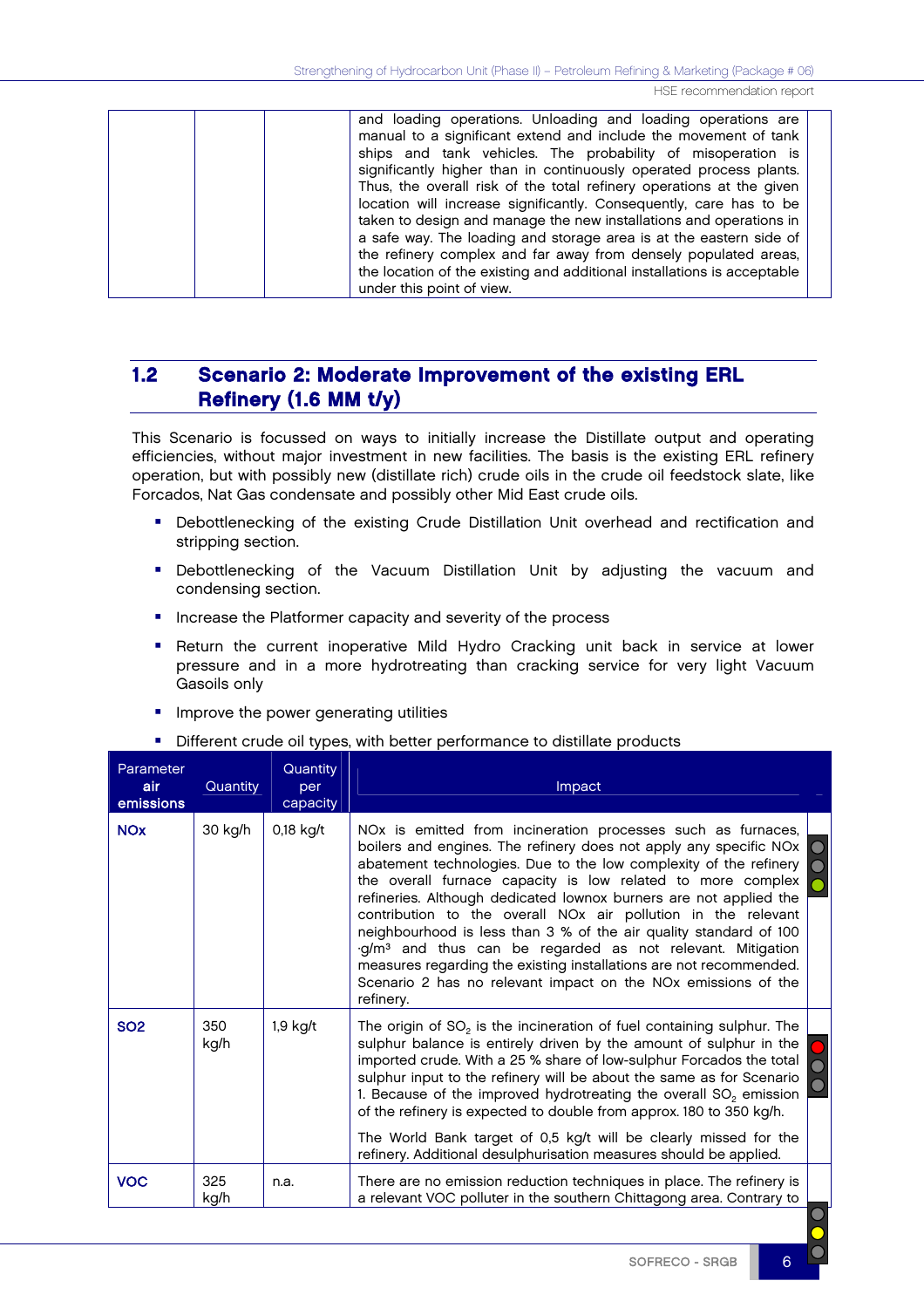| Parameter<br>air<br>emissions | Quantity        | Quantity<br>per<br>capacity | Impact                                                                                                                                                                                                                                                                                                                                                                                                                                                                                                                                                                                                                                                                                                                                                                                                             |
|-------------------------------|-----------------|-----------------------------|--------------------------------------------------------------------------------------------------------------------------------------------------------------------------------------------------------------------------------------------------------------------------------------------------------------------------------------------------------------------------------------------------------------------------------------------------------------------------------------------------------------------------------------------------------------------------------------------------------------------------------------------------------------------------------------------------------------------------------------------------------------------------------------------------------------------|
|                               |                 |                             | NOx and SO <sub>2</sub> VOC emission come from a large number of very<br>different sources with fugitive emissions from the process and<br>direct emissions from tanks as the most important contributors.<br>Including the tankfarms adjacent to the refinery the VOC emissions<br>are highly relevant in the vicinity of the refinery. Scenario 2 would<br>cause significantly higher VOC emissions (approx. + 70 kg/h<br>compared to the existing situation) because of the higher tank farm<br>throughput by imported products. Emission reduction should be<br>considered.                                                                                                                                                                                                                                    |
| <b>Wastewat</b><br>er         | COD:<br>30 kg/h | COD:<br>$0,17$ kg/t         | The refinery is equipped with a primary wastewater treatment (API<br>separator) only Based on international data on the efficiency of<br>primary treatment facilities, the wastewater quality does not comply<br>with international standards or with Bangladesh legal requirements.<br>Scenario 2 has no relevant impact on the quality of the wastewater.                                                                                                                                                                                                                                                                                                                                                                                                                                                        |
| <b>Waste</b>                  | 800 t/y         | $0,5$ kg/t                  | Oily sludge mainly from the API separators are the most relevant<br>source of waste. The relatively low quantity is due to the low<br>complexity and the insufficient wastewater treatment. The sludge is<br>stored at an open pit and then sold as alternative fuel, i.e. the<br>sludge is not considered as waste that has to be managed under<br>special control but as some kind of additional product. Future<br>constraints could come directly from legal requirements but also<br>from offtakers, who might face emissions problems with their<br>facilities. For Scenario 2 the relative waste production is assumed to<br>remain unchanged.                                                                                                                                                              |
| <b>Land Use</b>               |                 |                             | Apart from new jetties (Scenario 1) Scenario 2 does not require<br>additional land or would cause any severe land use planning<br>problems.                                                                                                                                                                                                                                                                                                                                                                                                                                                                                                                                                                                                                                                                        |
| <b>Safety</b>                 |                 |                             | Scenario 1 and 2 require a significant increase in unloading, storage<br>and loading operations. Unloading and loading operations are<br>manual to a significant extend and include the movement of tank<br>ships and tank vehicles. The probability of misoperation is<br>significantly higher than in continuously operated process plants.<br>Thus, the overall risk of the total refinery operations at the given<br>location will increase significantly. Consequently, care has to be<br>taken to design and manage the new installations and operations in<br>a safe way. The loading and storage area is at the eastern side of<br>the refinery complex and far away from densely populated areas,<br>the location of the existing and additional installations is acceptable<br>under this point of view. |

# 1.3 Scenario 3: Modest modernization and increase of production capacity at the current ERL refinery site (4.7 MM t/y)

This scenario will recommend, where required, improvements, modifications and adjustments to the ERL refinery configuration with a view to enhance the technical and in particular the volumetric operation of the refinery. This scenario will include the Balancing, Modernizing, Replacing and Expansion (BRME) of the facility. There will be no major conversion units and just an essential increase in Crude Oil processing capacity.

- New Crude Distillation Unit (CDU)
- **Redesign of existing Vacuum Distillation Unit**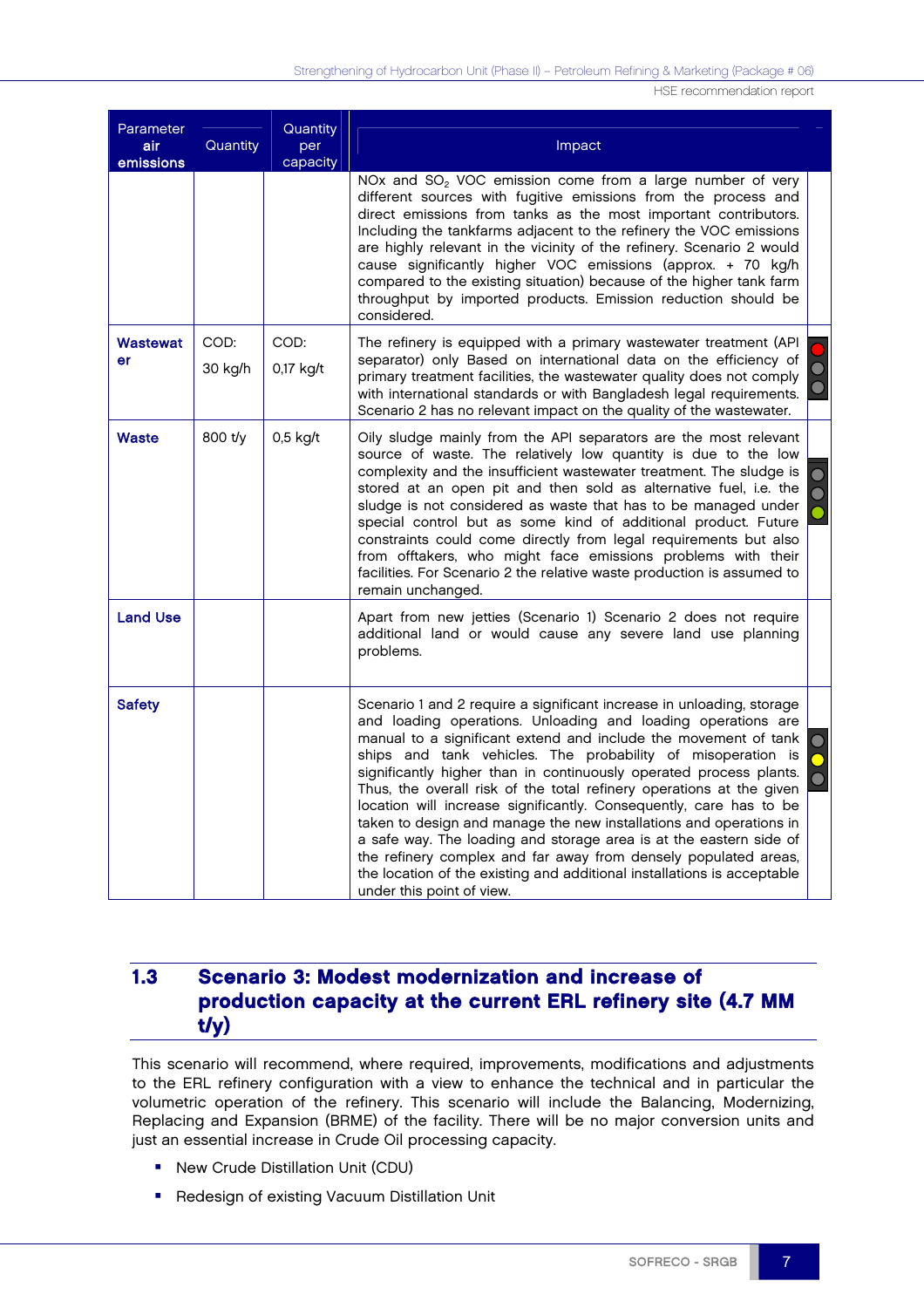- **New Continuous Catalyst Regeneration Reformer (CCR)**
- **New Isomerisation Unit**
- **Return the current inoperative Mild Hydro Cracking unit back in service at lower** pressure and in a more hydrotreating than cracking service for very light Vacuum Gasoils only
- **Improvement the power generating utilities**
- **Improvement of the oil/water separation**
- **•** Different crude oil types, with better performance to distillate products

| Parameter<br>air<br>emissions | Quantity        | Quantity<br>per<br>capacity | Impact                                                                                                                                                                                                                                                                                                                                                                                                                                                                                                                                                                                                                                                                                                                                        |  |
|-------------------------------|-----------------|-----------------------------|-----------------------------------------------------------------------------------------------------------------------------------------------------------------------------------------------------------------------------------------------------------------------------------------------------------------------------------------------------------------------------------------------------------------------------------------------------------------------------------------------------------------------------------------------------------------------------------------------------------------------------------------------------------------------------------------------------------------------------------------------|--|
| <b>NO<sub>x</sub></b>         | 35 kg/h         | $0.06$ kg/t                 | NOx is emitted from incineration processes such as furnaces,<br>boilers and engines. The existing CDU is the most relevant<br>individual NOx source of the refinery; it will be replaced by a new<br>CDU. Although the production capacity is more than three times of<br>the existing unit, the furnace capacity will only double from 30 to<br>60 MW due to increased efficiency. The new CCR Reformer and<br>the Isomerisation Unit will add some additional 22 MW.                                                                                                                                                                                                                                                                        |  |
|                               |                 |                             | It is suggested to apply lownox burnes for the new units; the total<br>NOx emission would increase from approx. 26 to 35 kg/h. The NOx<br>emission factor related to the new production capacity would be<br>less than 0.1 kg/t.                                                                                                                                                                                                                                                                                                                                                                                                                                                                                                              |  |
|                               |                 |                             | The NOx ground level concentration caused by the refinery would<br>increase to some limited extend but would still be irrelevant.                                                                                                                                                                                                                                                                                                                                                                                                                                                                                                                                                                                                             |  |
| SO <sub>2</sub>               | 400<br>kg/h     | $0.7$ kg/t                  | The origin of $SO2$ is the incineration of fuel containing sulphur. The<br>sulphur balance is entirely driven by the amount of sulphur in the<br>imported crude. With 40 % of the crude as low-sulphur Forcados<br>the average sulphur content is approx. 0,75 %. This effect and the<br>improved efficiency of the crude distillation will bring the specific<br>emissions down to 0,7 kg/t. The World Bank target of 0,5 kg/t is still<br>missed for the refinery. Additional desulphurisation measures<br>should be applied.                                                                                                                                                                                                               |  |
| <b>VOC</b>                    | 325<br>kg/h     | n.a.                        | There are no emission reduction techniques in place. The refinery<br>is a relevant VOC polluter in the southern Chittagong area.<br>Contrary to NOx and SO <sub>2</sub> VOC emission come from a large<br>number of very different sources with fugitive emissions from the<br>process and direct emissions from tanks as the most important<br>contributors. Including the tankfarms adjacent to the refinery the<br>VOC emissions are highly relevant in the vicinity of the refinery.<br>Scenario 3 would cause significantly higher VOC emissions<br>(approx. + 150 kg/h compared to the existing situation) because of<br>the higher tank farm throughput by imported and produced<br>products. Emission reduction should be considered. |  |
| Wastewater                    | COD:<br>24 kg/h | COD:<br>0,05 kg/t           | The refinery is equipped with a primary wastewater treatment (API)<br>separator) only. For Scenario 4 it can be expected that the total $\Box$<br>wastewater quantity will increase from 50 m <sup>3</sup> /h to approx. 120 m <sup>3</sup> /h.<br>As part of the Scenario 3 the existing oil/water separation and the<br>wastewater treatment will be improved by applying at least a<br>secondary wastewater treatment unit to comply with the<br>Bangladesh COD/BOD concentration limit.                                                                                                                                                                                                                                                   |  |
| <b>Waste</b>                  | 4700 t/y        | $1$ kg/t                    | Due to the increasing complexity of the refinery and the<br>improvement of the wastewater treatment facilities it is assumed<br>that the specific waste quantity will increase to approx. 1 kg/t. For<br>the time being the sludge is stored at an open pit and then sold<br>as alternative fuel, i.e. the sludge is not considered as waste that<br>has to be managed under special control but as some kind of                                                                                                                                                                                                                                                                                                                              |  |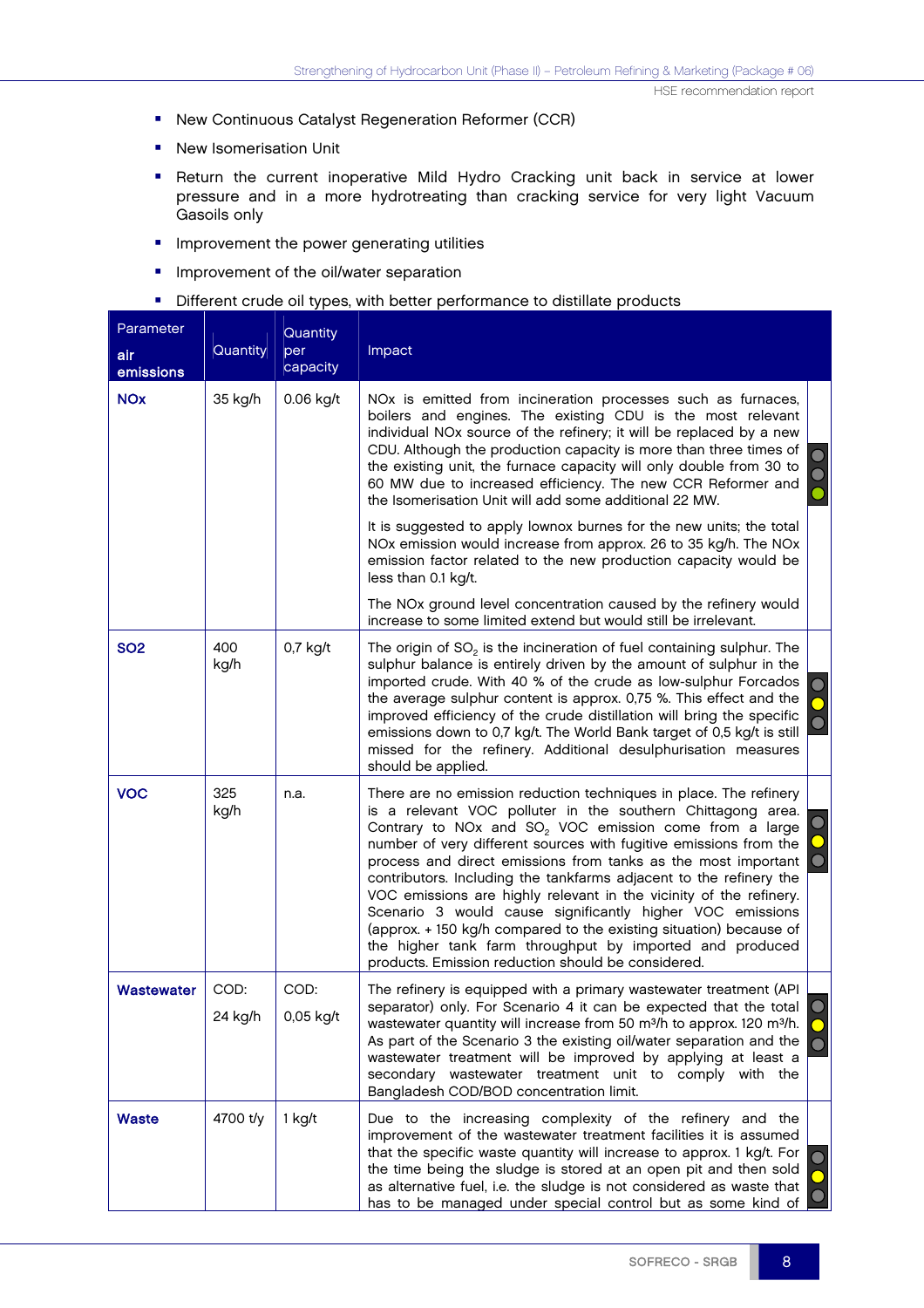| Parameter<br>air<br>emissions | Quantity | Quantity<br>per<br>capacity | <b>Impact</b>                                                                                                                                                                                                                                                                                                                                                                                                                                                                                                                         |  |
|-------------------------------|----------|-----------------------------|---------------------------------------------------------------------------------------------------------------------------------------------------------------------------------------------------------------------------------------------------------------------------------------------------------------------------------------------------------------------------------------------------------------------------------------------------------------------------------------------------------------------------------------|--|
|                               |          |                             | additional product. It is highly questionable if this way of disposal<br>will still be feasible with significantly increasing quantities.<br>Constraints could come directly from legal requirements but also<br>from offtakers, who might face emissions problems with their<br>facilities. Mitigation measures should be evaluated in case of<br>implementation of the scenario.                                                                                                                                                    |  |
| <b>Land Use</b>               |          |                             | Scenario 3 implies new process units and additional land use. It is<br>assumed for this scenario that the new units can be located within<br>the perimeter fence of the existing site. There are some potential<br>areas for extension available at the site, however, these areas are<br>mostly located south of the existing unit realatively close to the<br>existing housing area. The minimum safety distance of 200 m is<br>already not complied with - future extension has to be checked<br>carefully also under this aspect. |  |
| <b>Safety</b>                 |          |                             | Apart from the safety distance considerations mentioned above<br>the new units will be designed according to best practice also<br>regarding process safety. The additional risk for the neighbouring<br>housing areas are acceptable. Special care has to be taken in<br>designing and arranging the new LPG sphere, because this would<br>be the most safety relevant single item of the expansion.                                                                                                                                 |  |
|                               |          |                             | The additional impacts of the improved crude storage tanks and<br>logistics have been mentioned under Scenario 1.                                                                                                                                                                                                                                                                                                                                                                                                                     |  |

# 1.4 Scenario 4/5: Full modernization of ERL refinery with addition of new units (6 MM t/y) or new refinery

This Scenario will take both capacity expansion and yield improvement at the existing ERL location into account. Scenario 5 is a completely new refinery at a location that still has to be identified - the environmental impacts are similar to Scenario 4.

- Add to the existing ERL configuration at Chittagong a second new Crude Distillation Unit (CDU) of 100 mbpd capable to produce 6 million tons oil products per year.
- **Add a new Vacuum Distillation Unit (VDU) capacity,**
- A new CCR Platformer, and for the Light Naphtha an Isomerisation Unit also capable to take the stripped gas condensates from the Gas fields besides the CDU light naphtha. (as was proposed in Scenario 3)
- A new Hydrodesulphuriser, to desulphurise all CDU and Visbreaker/ Thermal Cracked produced distillates to at least 350 ppm sulphur.
- **Single Stage or 2 Stage Recycle Mild Hydrocracker capable to process an extra Diesel** cut from the Vacuum Gasoil fraction 375-to 430 deg C .
- **A new Hydrogen production unit.**
- A new Thermal Cracker to be fed with Vacuum Residue.
- **Amine Absorber/regenerator units and Sulphur recovery units for adequate sulphur** removal .
- New and reliable power generation system based on a Cogen efficient Combined Heat Power Gas turbine.

| type | unit | fuel | Thermal<br>capacity | flue gas          |            | emission<br>concentratio<br>$n$ ma/m <sup>3</sup> |  | emission flow rate<br>kg/h |            |  |
|------|------|------|---------------------|-------------------|------------|---------------------------------------------------|--|----------------------------|------------|--|
|      |      |      | <b>MW</b>           | m <sup>3</sup> /h | <b>NOX</b> | <b>SO<sub>x</sub></b>                             |  | NOx SOx                    | <b>VOC</b> |  |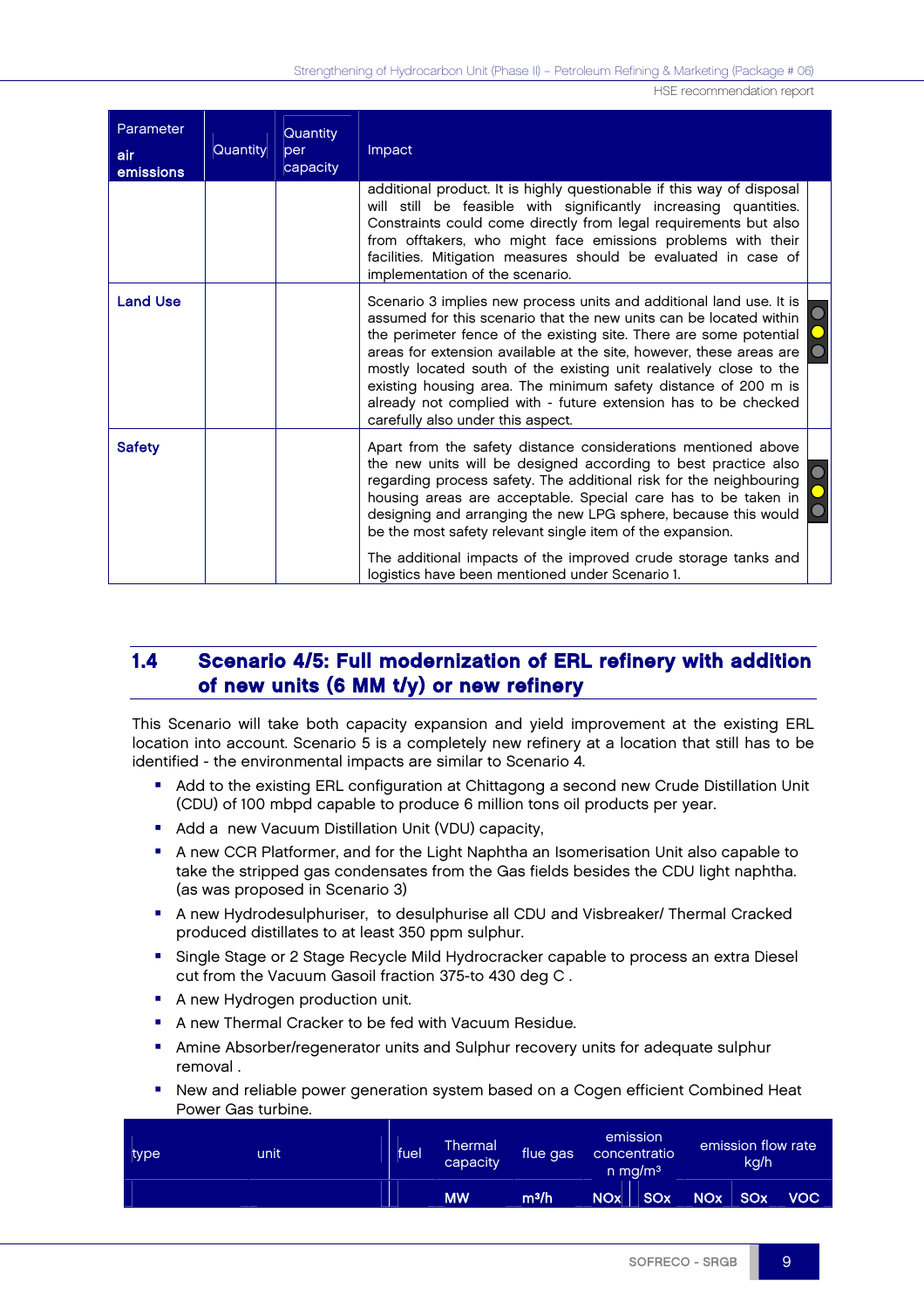| furnace              | crude distillation         | oil          | 95 | 95.000  | 250 | 24             | 65             |                  |
|----------------------|----------------------------|--------------|----|---------|-----|----------------|----------------|------------------|
| furnace              | vacuum distillation        | gas          | 20 | 20.000  | 150 | 3              | 14             |                  |
| furnace              | visbreaker                 | gas          | 50 | 50,000  | 150 | 8              | 35             |                  |
|                      | thermal cracker            |              |    |         |     |                |                |                  |
| furnace              | CCR and<br>isomerisation   | gas          | 25 | 25,000  | 150 | $\overline{4}$ | 18             |                  |
| furnace              | Hydrocracker,<br>hydrogen  | gas          | 60 | 60.000  | 150 | 9              | 42             |                  |
| furnace              | hydrodesul-<br>phurisation | gas          | 23 | 23,000  | 150 | 3              | 16             |                  |
| gas turbine          | gas turbines               | gas          | 50 | 50,000  | 150 | 8              | 35             |                  |
| reactor              | sulphur recovery           |              |    |         |     |                | 200            |                  |
| flare                | flare                      | flare<br>gas |    | 10.000  | 150 | 1,5            | $\overline{7}$ | 10 <sup>10</sup> |
| gas turbine          | utilities                  | gas          | 50 | 120.000 | 150 | 18             | 35             |                  |
| API separator        | utilities                  |              |    |         |     |                |                | 20               |
| crude storage        | tank farm                  |              |    |         |     |                |                | 50               |
| light products       | tank farm                  |              |    |         |     |                |                | 400              |
| storage              | loading                    |              |    |         |     |                |                |                  |
| diffuse<br>emissions | refinery                   |              |    |         |     |                |                | 340              |
| total                |                            |              |    |         |     | 78,5           | 467            | 810              |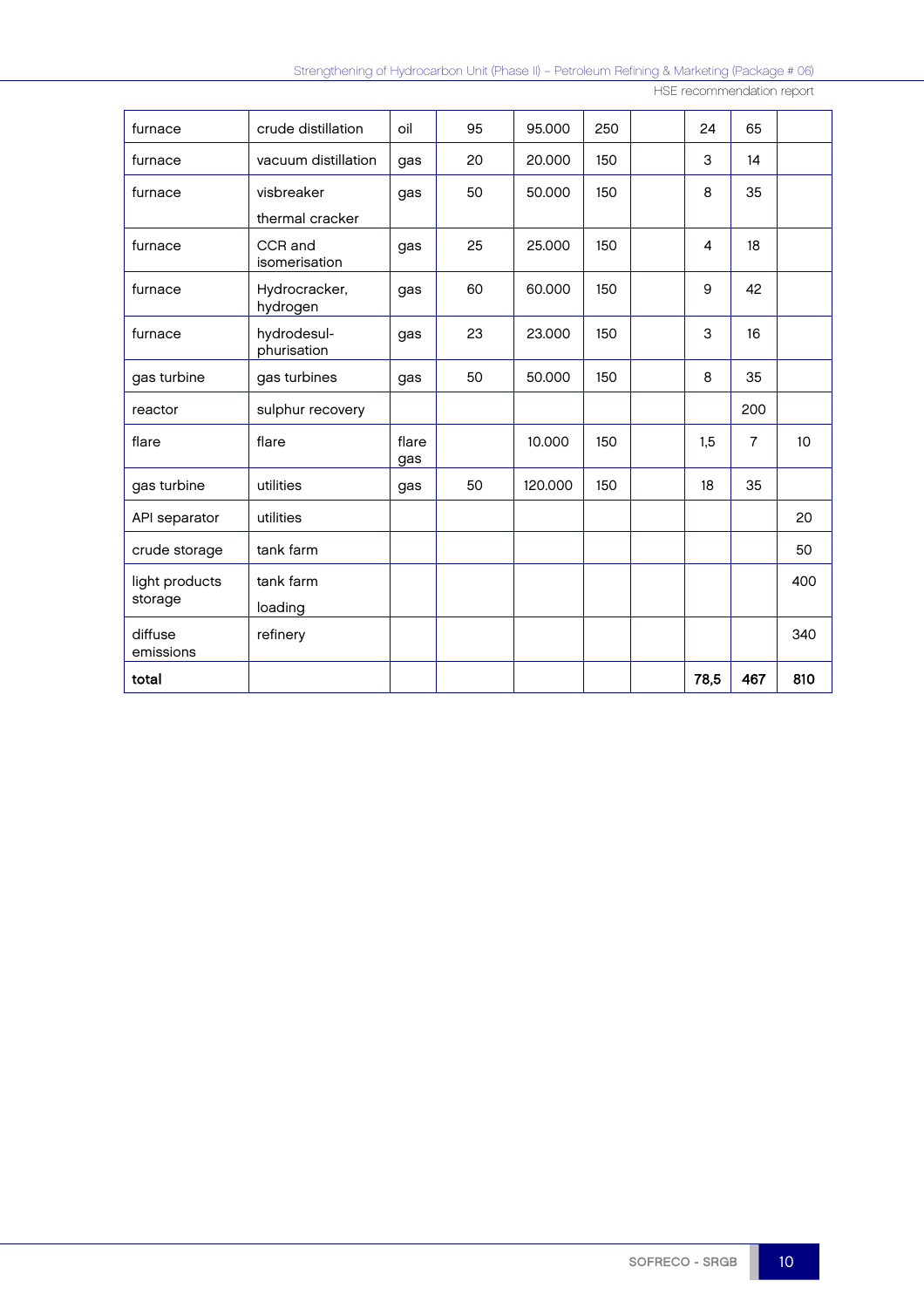| Parameter<br>air<br>emissions | Quantity        | Quantity<br>per<br>capacity | Impact                                                                                                                                                                                                                                                                                                                                                                                                                                                                                                                                                                                                                                                                                                                                                                                                 |
|-------------------------------|-----------------|-----------------------------|--------------------------------------------------------------------------------------------------------------------------------------------------------------------------------------------------------------------------------------------------------------------------------------------------------------------------------------------------------------------------------------------------------------------------------------------------------------------------------------------------------------------------------------------------------------------------------------------------------------------------------------------------------------------------------------------------------------------------------------------------------------------------------------------------------|
| <b>NOx</b>                    | 80 kg/h         | $0.12$ kg/t                 | NOx is emitted from incineration processes such as furnaces,<br>boilers and engines. Most of the furnaces will be new and<br>equipped with low nox burners. In this case the refinery would<br>comply with best practice. Due to the increased capacity and<br>complexity of the refinery the total NOx emission is about four<br>times higher compared to the base case.                                                                                                                                                                                                                                                                                                                                                                                                                              |
|                               |                 |                             | The NOx ground level concentration would still be acceptable.<br>Further mitigation is not required.                                                                                                                                                                                                                                                                                                                                                                                                                                                                                                                                                                                                                                                                                                   |
| SO <sub>2</sub>               | 470 kg/h        | $0.7$ kg/t                  | The origin of $SO2$ is the incineration of fuel containing sulphur.<br>The sulphur balance is entirely driven by the amount of sulphur in<br>the imported crude. With 40 % of the crude as low-sulphur<br>Forcados the average sulphur content is approx. 0.7 %. This<br>effect and the additional sulphur recovery will bring the specific<br>emissions down to 0.7 kg/t, which is in line with the World Bank<br>targets (0.5/1.0 for hydroskimming/conversion refineries).                                                                                                                                                                                                                                                                                                                          |
|                               |                 |                             | The maximum ground level concentration would be at 20 - 30<br>g/m <sup>3</sup> - this is acceptable as long as there are no other relevant<br>sources in the neighbourhood. If further mitigation is required or<br>not has to be checked based on the actual conditions.                                                                                                                                                                                                                                                                                                                                                                                                                                                                                                                              |
| <b>VOC</b>                    | 810 kg/h        | $1.2$ kg/t                  | There are no emission reduction techniques in place. The refinery<br>is a relevant VOC polluter in the southern Chittagong area.<br>Contrary to NOx and SO <sub>2</sub> VOC emission come from a large<br>number of very different sources with fugitive emissions from the<br>process and direct emissions from tanks as the most important<br>contributors. Including the tankfarms adjacent to the refinery the<br>VOC emissions are highly relevant in the vicinity of the refinery.<br>Scenario 4/5 would cause significantly higher VOC emissions<br>(approx. + 70 kg/h compared to the existing situation) because of<br>the higher tank farm throughput by imported and produced<br>products. Emission reduction should be considered.                                                         |
| <b>Wastewater</b>             | COD:<br>30 kg/h | COD:<br>0,06 kg/t           | The refinery is equipped with a primary wastewater treatment (API)<br>separator) only. For Scenario 4/5 it can be expected that the total<br>wastewater quantity will increase from 50 m <sup>3</sup> /h to approx. 150<br>m <sup>3</sup> /h. As part of the Scenario 4/5 the existing oil/water separation<br>and the wastewater treatment will be improved by applying<br>secondary wastewater treatment to comply with the Bangladesh<br>COD/BOD concentration limit.                                                                                                                                                                                                                                                                                                                               |
| <b>Waste</b>                  | 6000 t/y        | 1 kg/t                      | Due to the increasing complexity of the refinery and the<br>improvement of the wastewater treatment facilities it is assumed<br>that the specific waste quantity will increase to approx. 1 kg/t. For<br>the time being the sludge is stored at an open pit and then sold<br>as alternative fuel, i.e. the sludge is not considered as waste that<br>has to be managed under special control but as some kind of<br>additional product. It is highly questionable if this way of disposal<br>will still be feasible with significantly increasing quantities.<br>Constraints could come directly from legal requirements but also<br>from offtakers, who might face emissions problems with their<br>facilities. Mitigation measures should be evaluated in case of<br>implementation of the scenario. |
| <b>Land use</b>               |                 |                             | Scenario 4 implies new process units and significant additional<br>land use. It is assumed for this scenario that the new units can be<br>located within the perimeter fence of the existing site or at<br>adjacent locations. There are some potential areas for extension<br>available at the site, however, these areas are mostly located<br>south of the existing unit realatively close to the existing housing                                                                                                                                                                                                                                                                                                                                                                                  |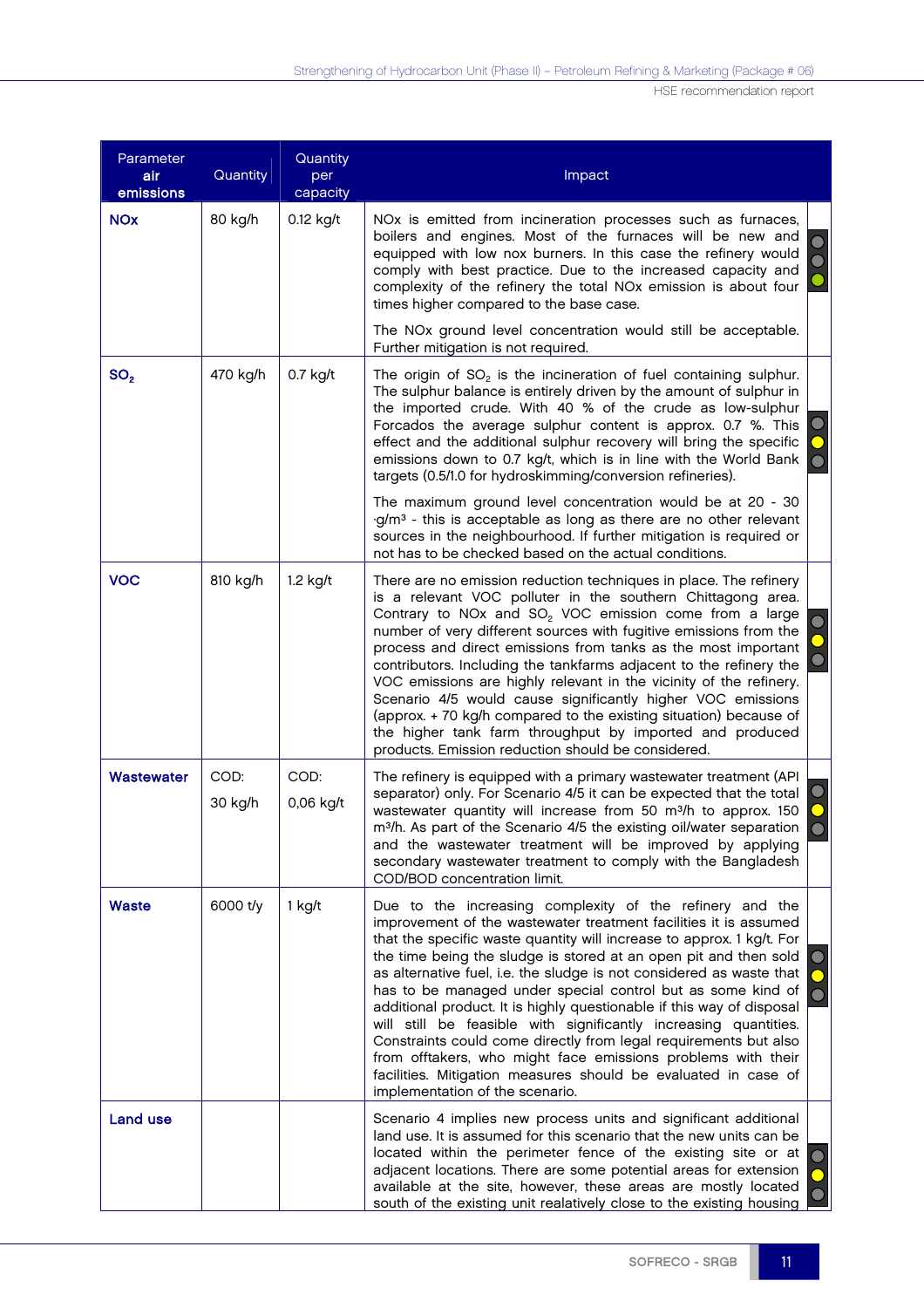| Parameter<br>air a<br>emissions | Quantity | Quantity<br>per<br>capacity | <b>Impact</b>                                                                                                                                                                                                                                                                                                                                                                                                                                                                            |
|---------------------------------|----------|-----------------------------|------------------------------------------------------------------------------------------------------------------------------------------------------------------------------------------------------------------------------------------------------------------------------------------------------------------------------------------------------------------------------------------------------------------------------------------------------------------------------------------|
|                                 |          |                             | area. The minimum safety distance of 200 m is already not<br>complied with - future extension has to be checked carefully also<br>under this aspect.                                                                                                                                                                                                                                                                                                                                     |
|                                 |          |                             | In case of scenario 5 a completely new site has to be<br>developped. In this case sufficient safety distances between the<br>refinery and housing areas should be taken care of and<br>maintained by systematical land use planning.                                                                                                                                                                                                                                                     |
| <b>Safety</b>                   |          |                             | Apart from the safety distance considerations mentioned above<br>the new units will be designed according to best practice also<br>regarding process safety. The additional risk for the neighbouring<br>housing areas are acceptable. As a consequence of the sulphur<br>recovery there will be process streams with high concentrations<br>of H <sub>2</sub> S. H <sub>2</sub> S is highly toxic and has to be considered as an<br>additional risk compared to the existing situation. |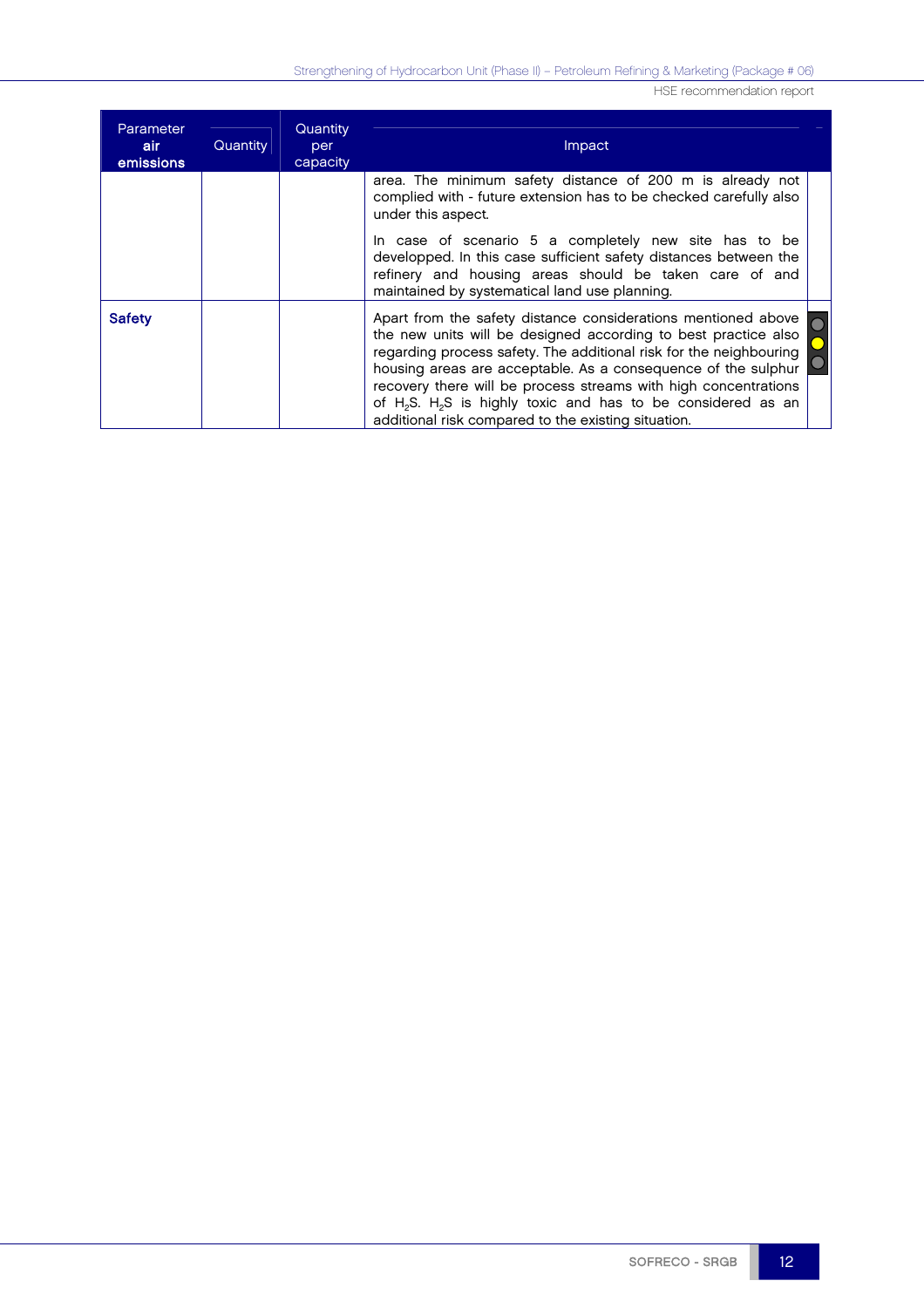# 2. General Recommendations

The following general recommendations are not related to any specific technical recommendation scenario. These recommendations should be implemented for the current operations as well as for any future changes according to any recommended scenario.

## 2.1 HSE Management System

Recommendation: Implement <sup>a</sup> formalised managemen<sup>t</sup> system for health, safety and environment.

HSE management system (health, safety and environment) refers to the management of an organisation's HSE programs in a comprehensive, systematic, planned and documented manner. It includes the organisational structure, planning and resources for developing, implementing and maintaining policy for environmental protection.

An HSE Management System:

- Serves as a tool to improve environmental and process safety performance
- **Provides a systematic way of managing an organisation's environmental affairs**
- **Is the aspect of the organisation's overall management structure that addresses** immediate and long-term impacts of its products, services and processes on the environment
- Gives order and consistency for organisations to address environmental concerns through the allocation of resources, assignment of responsibility and ongoing evaluation of practices, procedures and processes
- **F** Focuses on continual improvement of the system
- The HSE Management System should be set up according to international standards such as ISO 14000.
- **F** For ERL and also for the marketing operation it should consist of the following main elements:

#### 2.1.1 Environmental management

#### Air emissions

#### Emission Inventory

Each operating unit should keep an inventory of all relevant emission sources into the atmosphere. The inventory should include the following elements:

- **e** general description short characterisation of each emission source
- **•** technical identification of the source (equipment tag number)
- source height
- emission temperature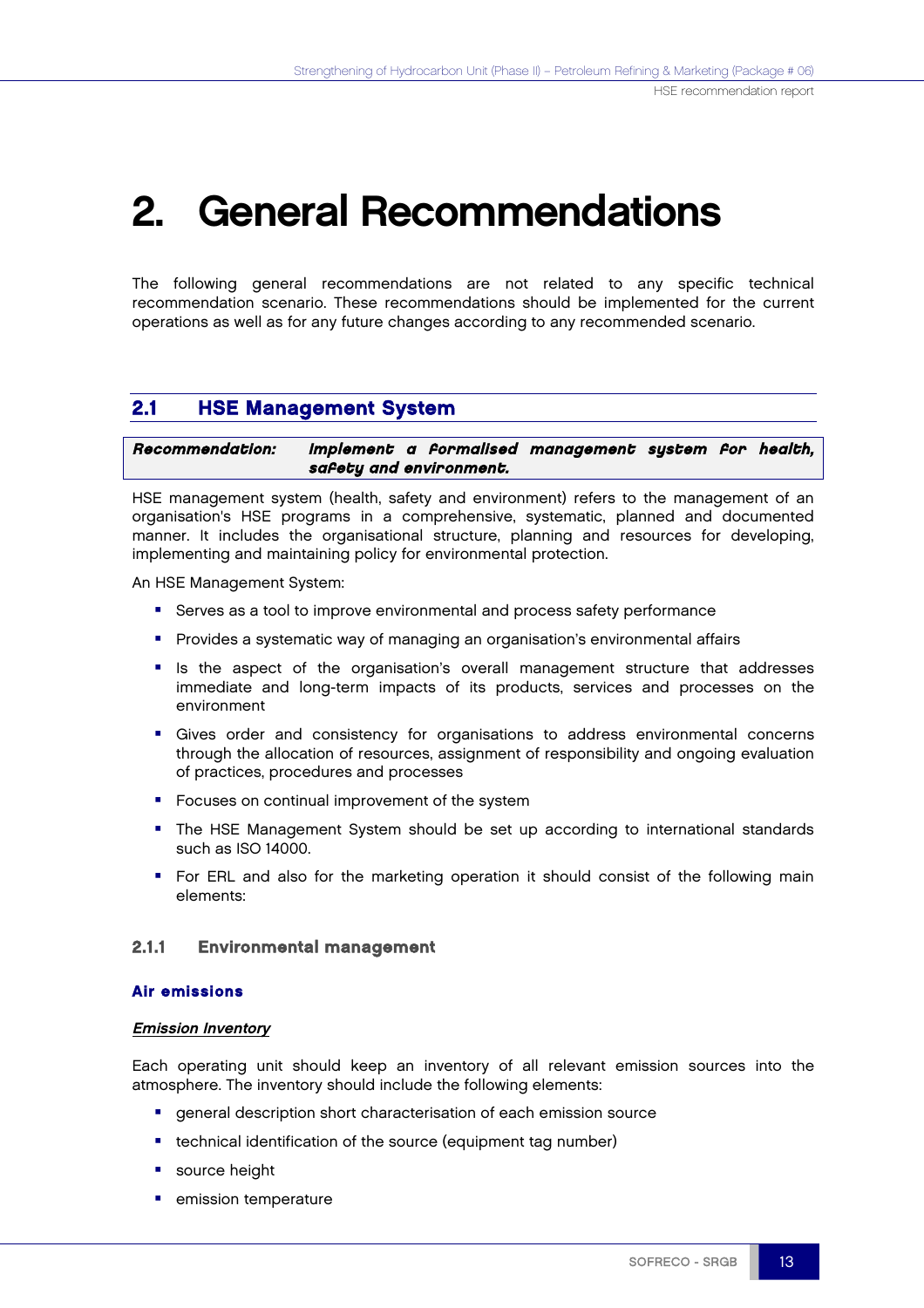- **•** type of process which causes the emission
- **•** operating time (continuous, periodically)
- total flue gas flow  $(m<sup>3</sup>/h)$  dry, normal conditions)
- concentration of relevant air pollutants
- **E** emission flow rate

Emission data can be measured directly or derived from vendor data or other technical sources. Emissions from tanks and loading facilities shall be determined by applying relevant standard procedures (e.g. API Publication 2518, Manual of Petroleum Measurement Standards Chapter 19 - Evaporative Loss Measurement - Section) or computer programmes (e.g. EPA TANK program).

Fugitive emissions from process units especially from flanges, valves, rotary equipment etc. can be determined by estimating the number of equipment and multiplying by emission factors.

Emissions from flares can be determined by estimating the total flare gas and multiplying by emission factors.

The emission factors should be taken from recognized sources (European Environmental Agency (EEA), U.S. Environmental Protection Agency (US EPA)) or from vendor data. The actual data source should be given.

Emissions shall be monitored continuously only in case of statutory requirements. In all other cases the site management decides on which sources will be measured after start-up only, or periodically.

The inventory shall include emissions from ground or elevated flares, incinerators or other equipment that serve multiple units. The inventory shall allow for allocating the emissions to the originating process unit.

Relevant air pollutants that should be covered by the inventory are:

- NOx (NO2 plus NO calculated as NO2)
- $\bullet$  SO<sub>2</sub>
- $\overline{C}$
- non-hazardous VOC (volatile organic compounds excluding hazardous air pollutants)
- specified hazardous air pollutants (HAPs) such as specific cancerogeneic hydrocarbons benzene

#### Ground level concentrations

The site shall be aware of the actual ground level concentrations of relevant air pollutants in the area where the plant is located. A system shall be set up to collect such information from governmental bodies or any other relevant sources. Ground level concentration measurements or dispersion calculations by the site itself are not required unless there are any statutory requirements.

#### **Wastewater**

#### Inventory

The operating site should keep an inventory of all sources of wastewater and all discharges into waterbodies or external sewage systems. The inventory shall include the following elements:

- Source of wastewater that are discharged from the site
- **•** Volumes and components of each waste water stream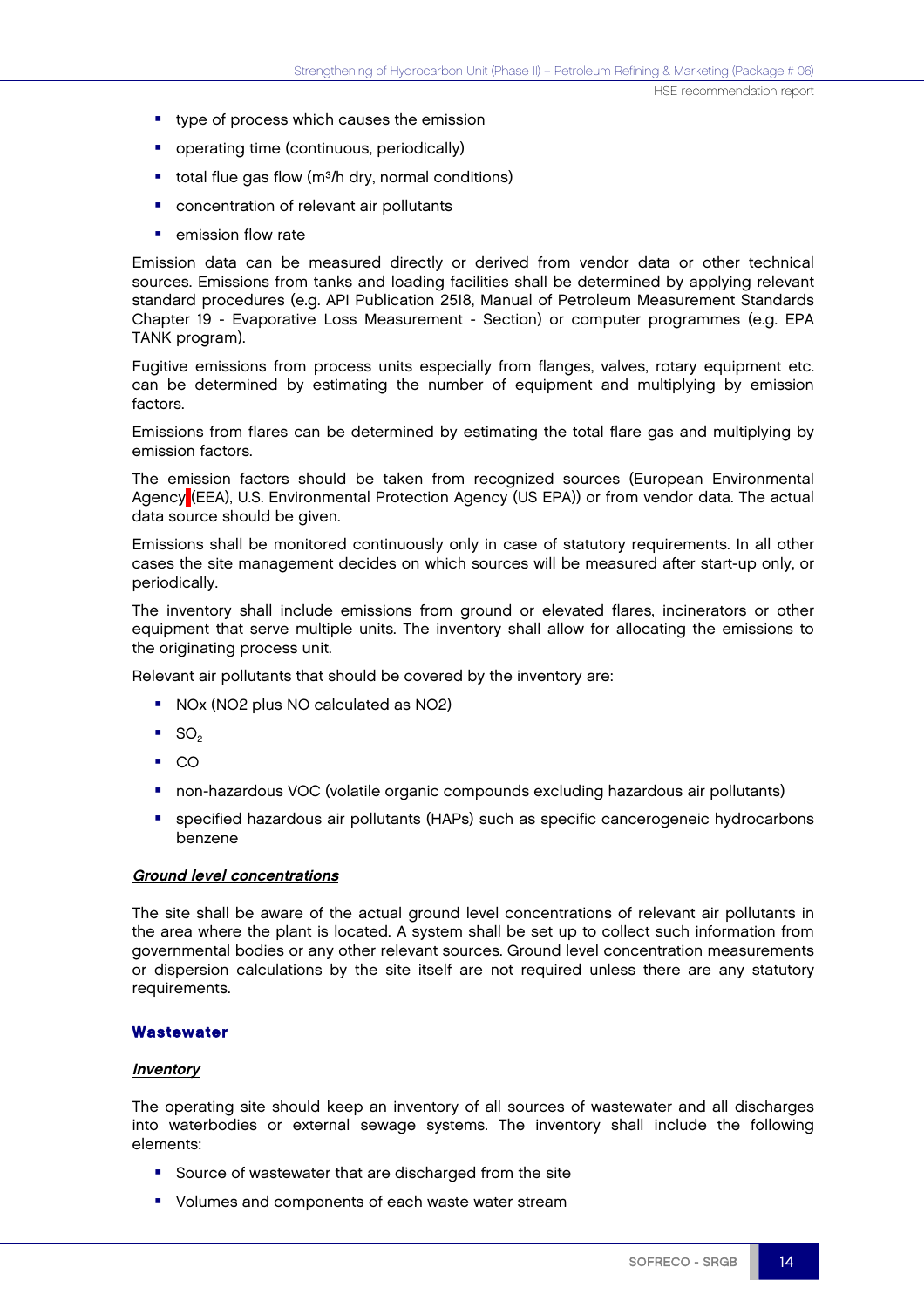Relevant components or parameters are:

- COD
- BOD
- oil
- **•** components that are required by legal standards
- pH
- **Temperature**

Analytic measurements should be performed for the relevant components on a regular basis.

#### **Waste**

#### Inventory

Each operating site should maintain an inventory covering:

- **e** general description of the individual waste
- $\blacksquare$  quantities (t/y)
- **E** classification (hazardous/non hazardous)
- **•** treatment and disposal (short technical description)
- **costs of disposal**

#### Soil and Groundwater

#### **Inventory**

Each operating unit / site should keep an inventory of relevant environmental risks. The inventory shall include the following elements:

- **Groundwater table**
- **Groundwater stream direction**
- Sensitive areas in the relevant neighbourhood (drinking water production)
- **•** Operations with specific risks of polluting open waterbodies

#### Environmental Noise

#### **Inventory**

The site should define relevant points in the neighbouring housing areas. At these points the sound level of the operations will be measured, documented and assessed against statutory requirements.

#### Management of change

The inventory shall be kept as-built and integrated into the existing operational management of change procedures. For large projects or new plants emission inventories shall be set up during the impact assessment process.

#### Continuous improvement

The site is committed to apply the best available techniques (BAT) as far as economically feasible.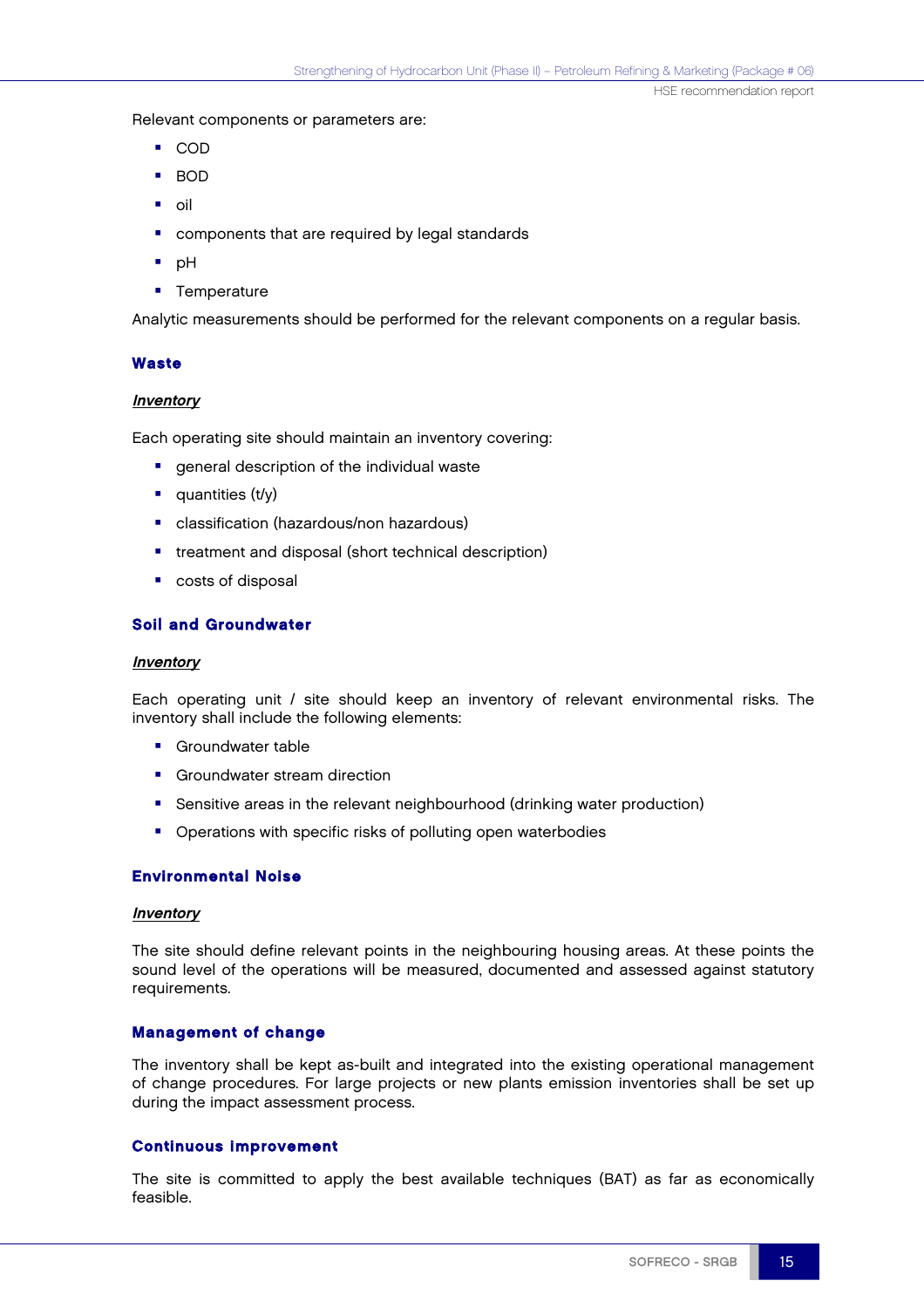"Best" for the protection of the environment and society as a whole including consideration of cross-media impacts and cost-benefit aspects

"Available" thus allowing implementation, under economically and technically viable conditions, taking into consideration e.g. the remaining life time of a plant unit

"Techniques" can mean technology, design and construction, but also maintenance, operating procedures, commissioning and decommissioning procedures. It is thus a wide term, designed to include all factors relevant to the environmental performance of an installation.

The technical criteria for selecting a technique include:

- **P** proven operation
- **P** proven reliability
- **availability**
- **IDOM** long term viability, taking into account the existing plant and planned development
- **•** availability of alternatives, (e.g., how does the technique compare with alternative options).

There are national and international organisations, which collect and publish information on BAT e.g. for the hydrocarbon processing industry. Such information shall be used as a basis for the determination of techniques to be applied in a specific case unless there are specific legal requirements.

Based on this information and on the inventories, measures to improve environmental protection shall be identified.

#### Reporting, auditing and review

The data from the inventories, together with the environmental improvement plan, should be published on a regular basis - normally yearly -, audited by internal or external auditors and formally reviewed by the management.

#### 2.1.2 Safety management

#### Organisation and personnel

Roles and responsibilities of personnel involved in the management of major hazards at all levels in organisation have to be defined clearly and in writing.

#### Identification and evaluation of hazards

Adoption and implementation of procedures for systematically identifying major hazards arising from normal and abnormal operation and the assessment of their likelihood and severity - i.e. formalised process hazard analysis methods such as HAZOP for all safety relevant units. A procedure should be implemented to identify safety relevant units or safety relevant changes the have to be evaluated.

#### Operational control

Adoption and implementation of procedures and instructions for safe operation including inspection and maintenance, of plant, processes, equipment and temporary stoppages;

#### Management of change

Adoption and implementation of procedures for planning modifications to, or the design of new installations, processes and storage facilities;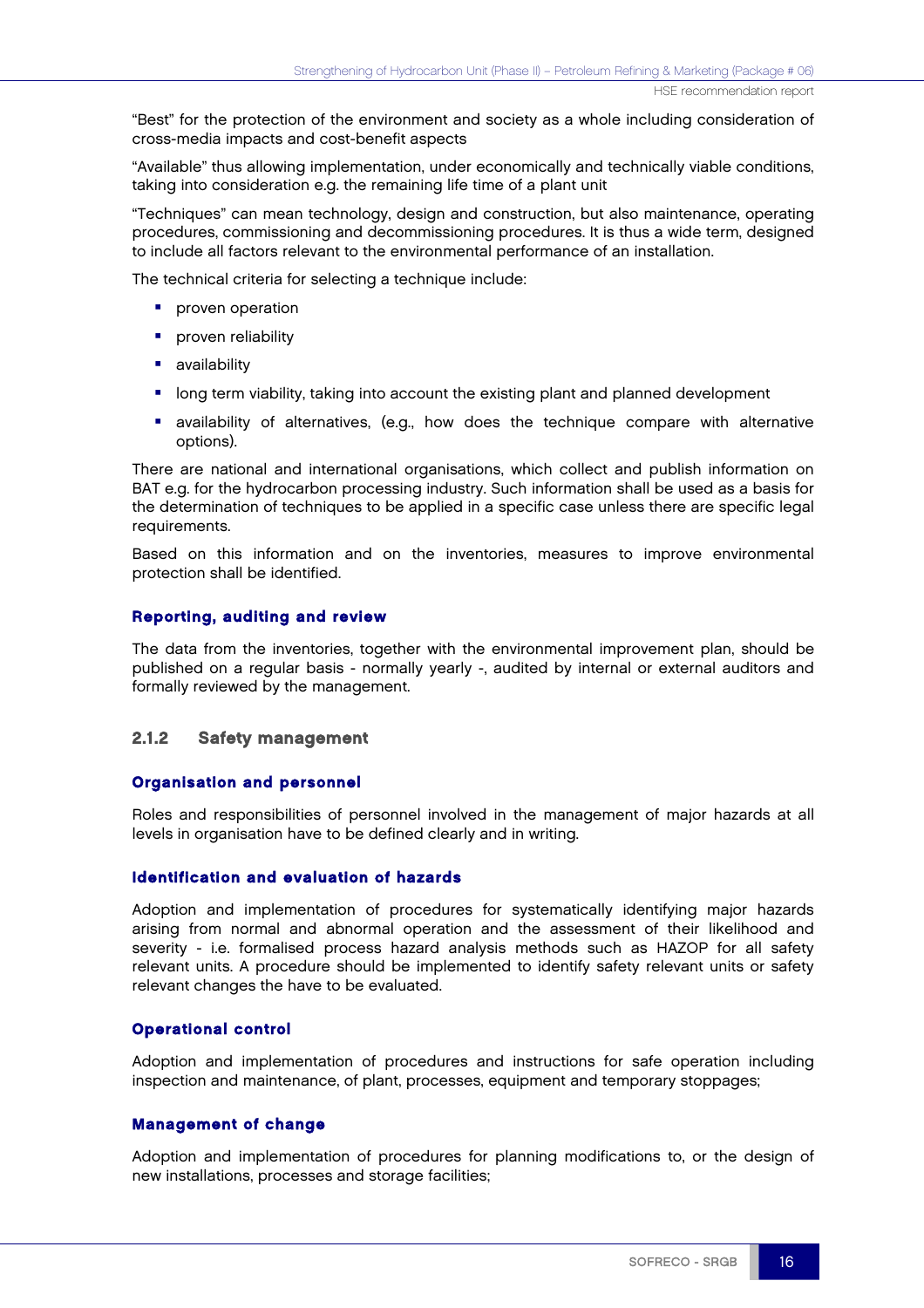#### Planning for emergencies

Adoption and implementation of procedures to identify foreseeable emergencies by systematic analysis - e.g. consequence calculations for explosions, fires and release of toxic substances and identification of safety distances;

Adoption and implementation of procedures to prepare test and review emergency plans to respond to such emergencies;

#### Monitoring performance

Adoption and implementation of procedures for the ongoing assessment of compliance with the objectives set by the operator's major accident protection policy and safety management system, and the mechanisms for investigation and taking corrective action in case of noncompliance;

The procedure should cover the operator's system for reporting major accidents or near misses, particularly those involving failure of protective measures, and their investigation and follow-up on the basis of lessons learnt;

#### Audit and review

Adoption and implementation of procedures for periodic and systematic assessment of the major-accident prevention policy and the effectiveness and suitability of the safety management system and its updating by senior management;

#### 2.2 Sulphur balance management

Recommendation: Implement <sup>a</sup> continuous quantitative sulphur balance management with <sup>a</sup> special focus on sulphur emissions of the refinery and from the products.

The management of sulphur emissions can be handled as part of the environmental management; because of its crucial importance for the total emission it will be discussed in some more detail here.

SOx emissions from the refinery result directly from the combustion of sulphur contained in fuels. The fuel required for the raising of steam, or for the firing of heaters and furnaces, originates either from residual fuel oil or refinery gas both produced by the refinery itself or from natural gas that is bought from outside the fence. The refinery fuels are the by-products of the refinery processes. The composition and quality of these fuels, both gaseous and liquid fuels, vary with the crude oils processed.

All crude oils contain sulphur compounds. Consequently, when firing refinery fuels, SOx will be emitted. There is a direct relation between the sulphur content of the fuel and the amount of SOx emitted - by combustion the total amount of sulphur reacts to SO<sub>2</sub> irrespective of any differences between different combustion techniques. Pipeline quality natural gas normally contains only traces of sulphur compounds.

In refineries with a higher complexity, the Fluid Catalytic Cracking (FCC) unit and the sulphur recovery are additional major sources of SOx emissions - ERL has no FCC but the recommended Scenarios 4 and 5 do comprise a sulphur recovery unit (SRU).

The SO<sub>2</sub> emission is only one restriction for refinery operation regarding sulphur. The other comes from the required product quality - especially the sulphur content in middle distillates. Reducing sulphur in middle distillates requires additional desulphurisation units in the refinery, thus increasing the heat demand and adding new  $SO<sub>2</sub>$  sources such as the incineration of high sulphur tailgases from the SRU.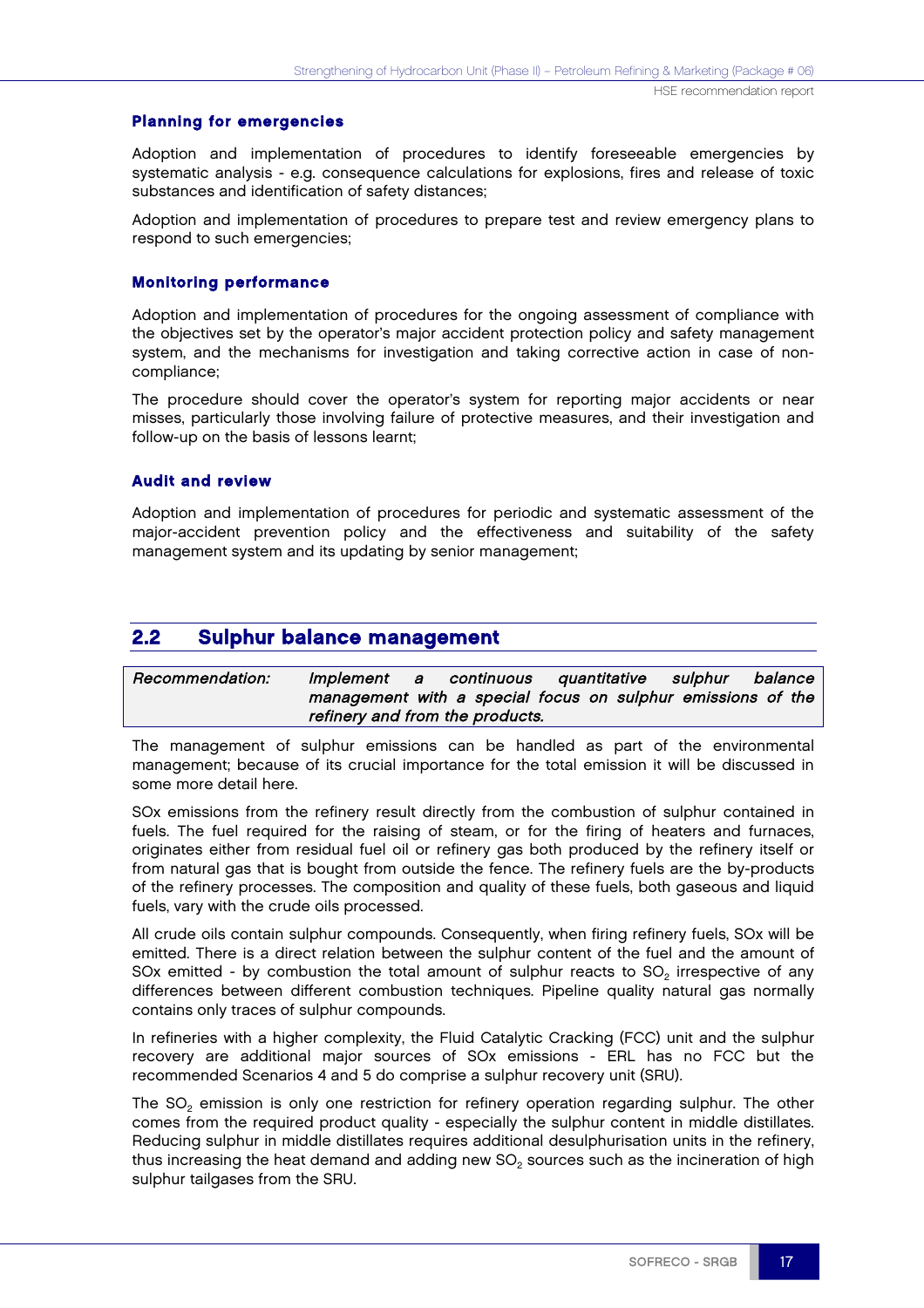It is very costly to control the refinery emissions by secondary methods such as flue gas scrubbing or by desulphurisation of fuel oil. Both methods are not considered best available technology because their cost/benefit ratio is low - best available technique still is finding an appropriate balance between

- **•** crude sulphur content
- sulphur recovery
- applying natural gas as refinery fuel

SO $_{\rm 2}$  reduction is looking at the refinery as a whole and not at individual emission sources. Consequently, refinery SO<sub>2</sub> emissions are usually assed by assuming that the total refinery is one single source - the so-called bubble concept.

There are two different bubble concepts:

- Concentration bubble;  $SO_2$  emissions are expressed as a fictive average concentration of SO2 in the fictive total fluegas of the refinery, which can be calculated from the fuel consumption.
- **Emission factor bubble:** Here the  $SO_2$  emission is calculated as  $SO_2$  emitted mass flow related to the total crude input.

There is some historical justification for the concentration bubble concept, however, the total flue gas quantity increases with decreasing energetic efficiency of the refinery and a certain concentration limit is easier to achieve for a refinery with a lower energetic efficiency. The emission factor bubble is completely independent of the energetic efficiency of the refinery and is therefore used in this paper.

| Scenario 1        | <sub>S</sub> | quantity  |             | S                   |                     | <sub>S</sub> | quantity  |    | <sub>S</sub> |
|-------------------|--------------|-----------|-------------|---------------------|---------------------|--------------|-----------|----|--------------|
|                   | %            | t/y       | %           | t/y                 |                     | %            | t/y       | %  | t/y          |
| Murban            | 0,72         | 555.900   | 44          | 4.002               | fuel oil+bitumen    |              | 360.000   | 29 | 11.520       |
| Arab light        | 1,78         | 610.700   | 48          | 10.870              | distillates         | 0,3          | 662.000   | 53 | 1.986        |
| Forcados          | 0,12         | 0         | $\mathbf 0$ | $\mathsf{O}\xspace$ | gasolines+lpg       | 0,05         | 216.000   | 17 | 108          |
| Gas<br>condensate | 0,01         | 108,400   | 9           | 11                  | total S in products |              | 1.238.000 |    | 13.614       |
|                   |              |           |             |                     | losses              |              |           |    | 1.270        |
| Total             | 1,17         | 1.275.000 |             | 14.884              | losses per capacity | kg/t         |           |    | 1,00         |
| <b>Scenario 2</b> | S            | quantity  |             | $\mathbf S$         |                     | S.           | quantity  |    | S            |
|                   | %            | t/y       | %           | t/y                 |                     | %            | t/y       | %  | t/y          |
| Murban            | 0,72         | 297.400   | 19          | 2.141               | fuel oil+bitumen    | 2,90         | 440.000   | 29 | 12.760       |
| Arab light        | 1,78         | 766.700   | 48          | 13.647              | distillates         | 0,2          | 880.000   | 57 | 1.760        |
| Forcados          | 0,12         | 400.200   | 25          | 480                 | gasolines+lpg       | 0,01         | 226.000   | 15 | 23           |
| Gas<br>condensate | 0,01         | 136.100   | 9           | 14                  | total S in products |              | 1.557.000 |    | 14.543       |
|                   |              |           |             |                     | <b>losses</b>       |              |           |    | 1.740        |
| Total             | 1,02         | 1.600.400 |             | 16.282              | losses per capacity | kg/t         |           |    | 1,09         |
| Scenario 3        | <sub>S</sub> | quantity  |             | S                   |                     | S            | quantity  |    | S            |
|                   | $\%$         | t/y       | $\%$        | t/y                 |                     | %            | t/y       | %  | t/y          |
| Murban            | 0,72         | 1.161.400 | 26          | 8.362               | fuel oil+bitumen    | 1,90         | 1.421.000 | 32 | 26.999       |
| Arab light        | 1,78         | 1.340.100 | 30          | 23.854              | distillates         | 0,2          | 2.332.000 | 53 | 4.664        |

The sulphur balances for the recommended scenarios are given in the following table: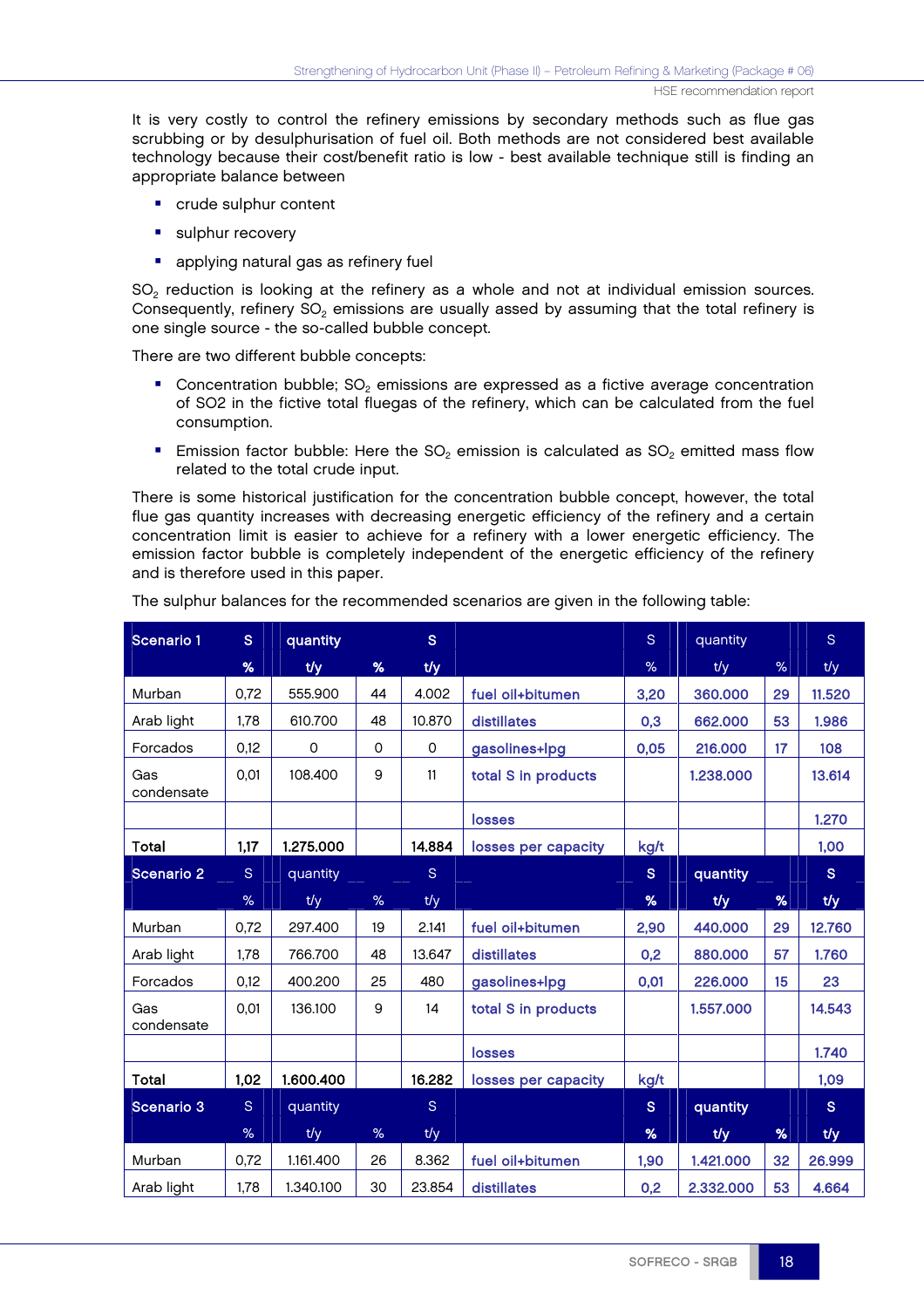| Scenario 1        | <sub>S</sub> | quantity  |     | S      |                     | <sub>S</sub>   | quantity  |    | S            |
|-------------------|--------------|-----------|-----|--------|---------------------|----------------|-----------|----|--------------|
|                   | %            | t/y       | %   | t/y    |                     | $\%$           | t/y       | %  | t/y          |
| Forcados          | 0,12         | 1.786.800 | 40  | 2.144  | gasolines+lpg       | 0,01           | 648.000   | 15 | 65           |
| Gas<br>condensate | 0,01         | 178.700   | 4   | 18     | total S in products |                | 4.401.000 |    | 31,728       |
|                   |              |           |     |        | <b>losses</b>       |                |           |    | 2.650        |
| Total             | 0,77         | 4.467.000 |     | 34.378 | losses per capacity | kg/t           |           |    | 0,59         |
| Scenario 4/5      | <sub>S</sub> | quantity  |     | S      |                     | <sub>S</sub>   | quantity  |    | <sub>S</sub> |
|                   | %            | t/y       | %   | t/y    |                     | %              | t/y       | %  | t/y          |
| Al Shaheen        | 2,37         | 600.000   | 10  | 14.220 | fuel oil+bitumen    | $\overline{2}$ | 1.069.300 | 18 | 21.386       |
| Murban            | 0,72         | 960.000   | 16  | 6.912  | distillates         | 0,035          | 3.851.000 | 66 | 1.348        |
| Arab light        | 1,78         | 1.800.000 | 30  | 32.040 | gasolines+lpg       | 0,01           | 923,000   | 16 | 92           |
| Forcados          | 0,12         | 2.400.000 | 40  | 2.880  | S from SRU          | 0,4            |           |    | 16.948       |
| Gas<br>condensate | 0,01         | 240.000   | 4   | 24     | total S in products |                | 5,843,300 |    | 39,774       |
|                   |              |           |     |        | losses              |                |           |    | 2.082        |
| Total             | 0,70         | 6,000,000 | 100 | 41.856 | losses per capacity | kg/t           |           |    | 0,35         |

Calculating the refinery air emissions from sulphur is not very accurate at this stage. It can be assumed that most of the balancing losses are air emissions because the use of oil and gas from the process as fuel in the refinery is the most relevant balancing loss, however not the only one. The accuracy is also limited because here a small figure is calculated from the difference of larger figures.

Nevertheless, the general trends become obvious from these preliminary sulphur balances:

In Scenario 2 the additional total crude capacity is at least partially compensated by increasing the share of low S crude. At the same time the slight increase of hydrogenation in the refinery reduces the total S in the products but leaves the refinery with additional S emissions, because no sulphur recovery will take place.

In Scenario 3 the total capacity is more than doubled, whereas the S content in the crude is further reduced by a further increase of low S crude. The total losses rise in absolute figures but in relation to the capacity the losses decrease.

Scenario 4/5 includes sulphur recovery - sulphur losses decrease in absolute figures as well as capacity related.

The sulphur balances show that the sulphur emissions have to be carefully balanced mainly by controlling the input sulphur but also by the sulphur content in products and by sulphur recovery. Deviating sulphur contents of the crude would change the picture completely.

The World Bank standard for  $SO<sub>2</sub>$  emissions is 0,5 kg/t for a hydroskimming and 1 kg/t for a conversion refinery. To compare these figures with the S losses given in the S balance tables, the S losses have to be multipied by 2 to convert S into  $SO<sub>2</sub>$  Scenarios 1 and 2 would not be acceptable without further measures, Scenario 4/5 is in full compliance and Scenario 3 is somewhere in between.

To reduce suplphure emissions further possible mitigation measures are:

- **Increase low S crude share in the total crude**
- **Sulphur recovery from high S process streams**

Both measures are described and discussed in the technical description of the Scenarios.

Theoretically flue gas treatment - e.g. absorption by caustic washing - is another alternative. Flue gas treatment is usually applied for power stations in Europe that burn high S coal; in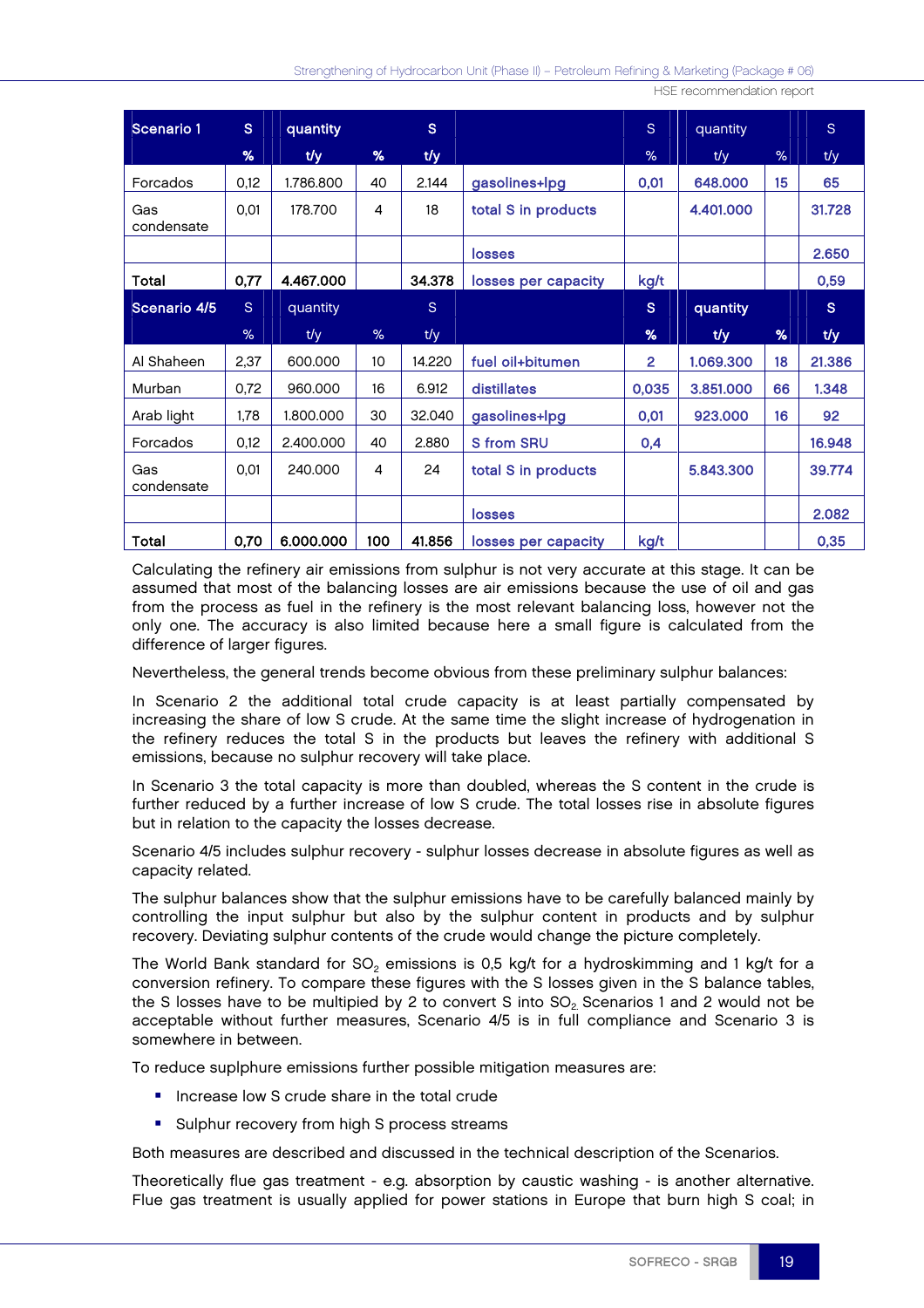refineries it is more or less not applied because there is normally a multitude of different flue gases from individual furnaces, which makes the treatment very costly. Apart from that, the SO<sub>2</sub> concentration in refinery flue gases is generally lower compared to power stations because of sulphur balancing, which is no option for a power station.

Depending on the technical details of the selected scenario it also has to be discussed, whether or not the tailgas from the sulphur recovery still needs further treatment. According to the actual definitions of Scenario 4/5 tailgas treatment is not recommended.

Tail gas from a Sulphur Recovery Unit contains sulphur oxides and hydrogen sulphide, totalling up to 3 % of total sulphur intake for a plant with a yield of 97 %. Improvement of the yield and consequently reduction of sulphur emissions can be obtained through two principal technologies and/or a combination of them:

- addition of a third Claus reactor
- addition of a Tail Gas Treatment Unit

Tail gas treatment increases the total sulphur recovery to some 98-99.99 %. The most relevant processes are:

In a Shell Claus Off-gas Treating (SCOT) unit the Claus tail gas is selectively hydrogenated to H2S, which is separated from the gas stream in an amine absorber. The loaded amine is routed to a regenerator where H<sub>2</sub>S is stripped off and routed back to the Claus unit. A stand-alone SCOT has its own amine stripper, while in a cascaded SCOT the loaded amine is recombined with other amine streams and washed in a common column.

In a Super Claus unit, the tail gas is led through a reactor with a selective oxidation catalyst, which converts  $H_2S$  with excess oxygen to sulphur.

The Clauspol process is based on the Claus reaction (hydrogen sulphide plus sulphur dioxide reacting to sulphur and water). The reaction takes place in a column with packed beds, with the gas entering from the bottom of the column while a solvent with catalyst is distributed in the top of the column. The sulphur is collected at the bottom of the column.

The Sulfreen process is also based on the Claus reaction. Here the sulphur produced is adsorbed on an active alumina based catalyst. Two reactors are used, while one is in the adsorbing mode, the other reactor is regenerated by stripping off the sulphur.

#### 2.3 NOx emission reduction

Recommendation: New furnaces and boilers should be equipped with low NOx burners.

As shown in the Assessment Report, the refinery is not a relevant source of NOx emissions in the Chittagong area. For the emission estimate of the recommended scenarios it is assumed that Low-NOx burners will be applied for new equipment.

Low-NOx burners have the aim of reducing peak temperature, reducing oxygen concentration in the primary combustion zone and reducing the residence time at high temperature thereby decreasing thermally formed NOx. Staging of fuel addition is also thought to provide a reburning effect, further reducing the NOx. Ultra-low-NOx burners add internal recirculation of flue gases to the features of the low-NOx burner enabling further NOx reductions.

Low-NOx burners achieve NOx reduction performances of 40 -60 % for gaseous fuels and 30 - 50 % for liquid fuels. Ultra-low-NOx burners applied to process heaters and boilers can achieve a 60 - 75 % reduction of NOx emissions.

Low-NOx burners achieve NOx concentrations of approx. 150 mg/m<sup>3</sup> for refinery gas and 250 mg/m<sup>3</sup> for liquid fuel oil.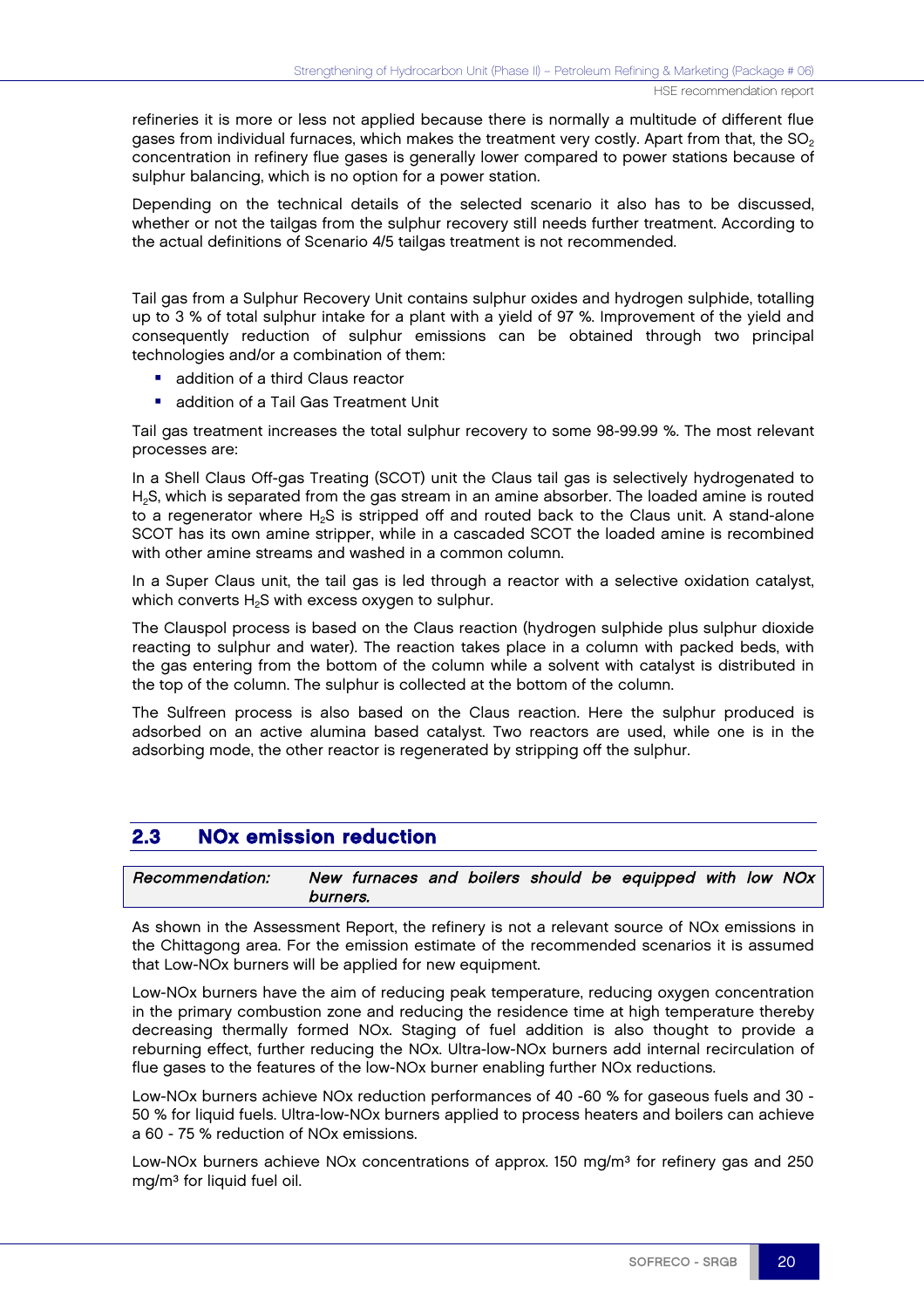For oil firing there is a direct link between NOx and particulates i.e. reduction in NOx as the flame temperature falls will lead to an increase in particulates. For low-NOx fuel oil burners, as with conventional fuel oil burners a further reduction of thermal NOx results in an increase in carbon particulates. CO emissions are also increased.

Application is straightforward for new installations of both fired heaters and boilers. Some liquid fuels are not suitable for the latest generation of low-NOx burners and some older fired heaters are fitted with large high intensity burners which cannot be retrofitted with new low-NOx burners. Retrofitting of low-NOx burners depends on the furnace design and may be simple, difficult or - because of the increased flame volume - impossible without changing the furnace. For instance the increased length of low-NOx burners may restrict applicability in furnaces built low above-ground. NOx abatement on older furnaces and boilers may also be less effective due mainly to the need to avoid flame impingement on the furnace tubes.

For new installations the additional costs of low-NOx burners are irrelevant and there are no additional operation costs.

Post-combustion techniques include Selective Non-Catalytic Reduction (SNCR) and Selective Catalytic Reduction (SCR). SNCR and SCR have been used for large boilers and for gas-fired refinery heaters but are not to be considered best available technology for refinery process heaters due to high cost and limited efficiency.

# 2.4 VOC emission reduction

Fugitive emissions from process equipment are the largest single source of VOCs emitted to the atmosphere in a refinery and can frequently account for 50% of the total emissions. Fugitive emissions embrace the emissions that occur from items such as valves, pump and compressor seals, flanges, vents and open ends.

Factors driving these releases of hydrocarbons are equipment design, quality of the sealing system, maintenance programme and properties of the line contents. Poorer designs (with wider tolerances), poor sealing systems (e.g. leak prone valve packings) and limited maintenance will lead to higher emissions. Valves are considered to account for approximately 50-60 % of fugitive emissions. Furthermore, the major portion of fugitive emissions comes from only a small fraction of the sources (e.g. less than 1% of valves in gas/vapour service can account for over 70 % of the fugitive emissions of a refinery).

The total quantity of VOC emission losses can be as high as 0.1 % of the throughput; at least some measures can be economically feasible. There are numerous techniques to minimise VOC emissions - not all of them are applicable in a retrofit situation.

#### 2.4.1 LDAR programme

Recommendation: Implement an LDAR (Leak Detection and Repair) programme to reduce VOC emissions from process units.

LDAR - Leak Detection and Repair - is a powerful tool to identify and minimise VOC emissions from a refinery. The technique for LDAR is to measure the concentration of gas at the potential leak site on the piping component (under a prescribed procedure) and to effect a repair to the leaking item if a level of gas concentration equal to or greater than a regulatory leak definition concentration (10 000 ppm) is measured. Over 90% of reducible fugitive VOC emissions originate from only approx. 0.1% of components.

The method is described in the US American standard 40 CFR Part 60, Appendix A, Method 21.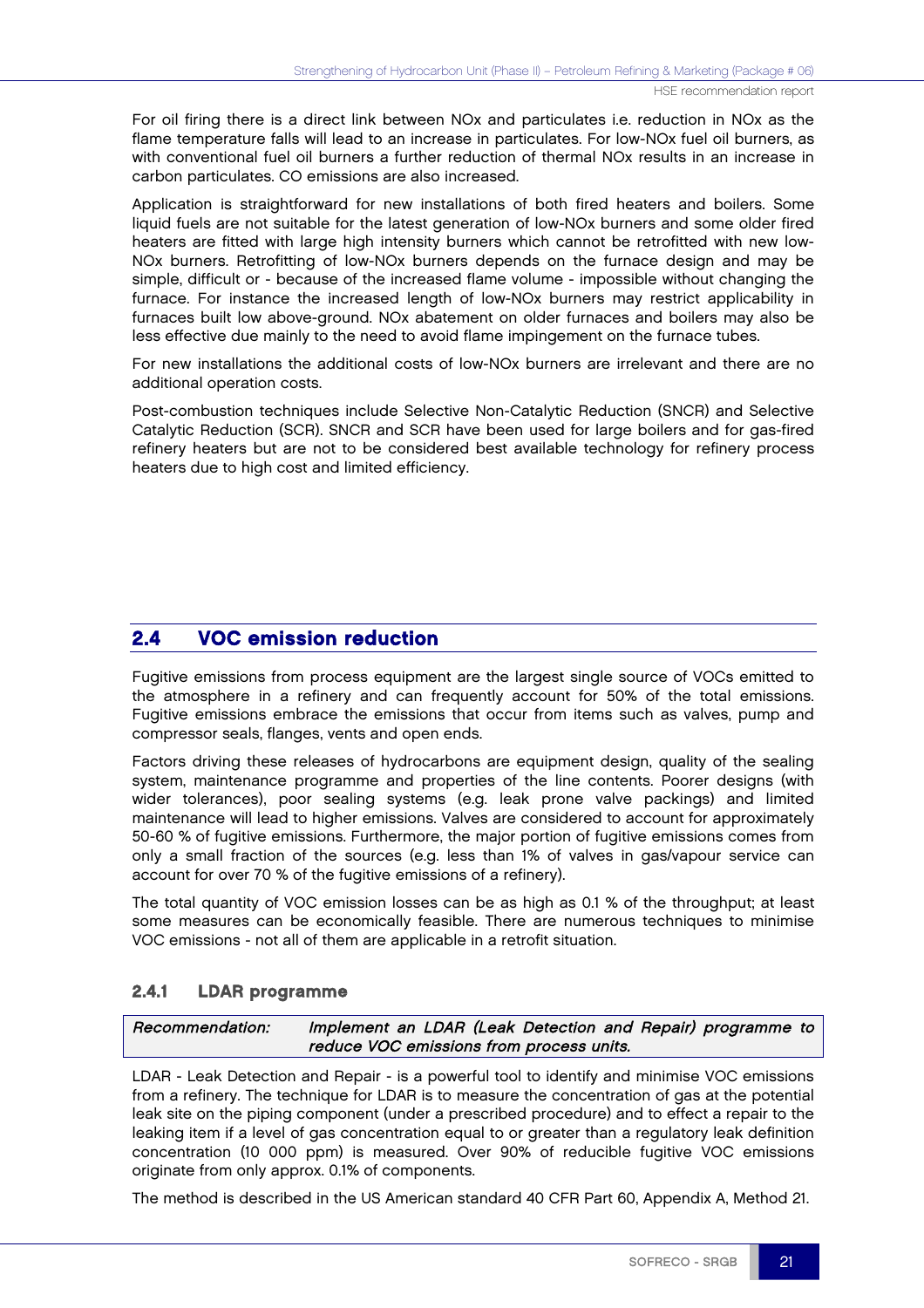LDAR is applied to valves, pumps, compressors, pressure re-lief valves, flanges, connectors, and other piping components. Valves are usually the single largest source of fugitive emissions. Emissions from any single piece of equipment are usually small. Based on the large number of equipment components LDAR requirements, however, cumulative emissions can be very large.

LDAR programmes are generally comprised of four processes. Regulations vary but usually require refineries to:

- **If** Identify components to be included in the program;
- Conduct routine monitoring of identified components;
- **Repair any leaking components;**
- **Report monitoring results.**

The LDAR programme should be developed and tailored to suit the situation concerned, using appropriate techniques, frequencies and priorities. It should provide estimates of fugitive VOC releases for monitoring returns and enable action to be taken to minimise releases. A LDAR contains the following elements:

- type of measurement (e.g. detection limit of 500 ppm for valves and flanges. against the interface of the flange)
- **fi** frequency (e.g. once or twice a year)
- type of components to be checked (e.g. pumps. control valves, heat exchangers, connectors, flanges)
- **•** type of compound lines
- **•** what leaks should be repaired and how fast the action should be taken

The equipment required for LDAR equipment is relatively simple and inexpensive, the costs are mainly for personell. LDAR is mostly contracted as an external service, however, there is no problem in performing such programmes by the refinery personell themselves.

The refinery according to scenario 3 - 5 could have fugitive emissions in the order of magnitude of 100 - 200 kg/h, which is 800 - 1600 t/y. If only 50 % of these losses can be reduced by LDAR, the annual benefit would be 240,000 to 500,000 USD, which is more than enough to cover the costs of the programme as such.

#### 2.4.2 VOC recovery

Recommendation: Consider the technical and economical feasibility of VOC recovery at storage and loading units.

Vapour recovery units (VRU) are installations designed for the emission reduction of volatile organic compounds (VOC) which are emitted during loading and unloading operations of light products. Generally light products are products with a vapour pressure of more than 10 - 15 mbar, i.e. Diesel, Kerosine, fuel oil etc. are generally not recovered, because the cost/benefit ratio is unsatifactory.

Crude oil is unloaded from ships or barges into floating roof tanks; there is no displaced gas phase in this case, so recovery is not necessary or possible also in this case. Vapour recovery will be restricted to the handling of light products.

Several commercial techniques are available for the recovery of VOC:

 Condensation: The hydrocarbons are condensated from the waste gas stream by cooling with cooling or chilled water. The efficiency depends on the cooling temperature, the equipment is simple, stringent emission standards cannot by complied with.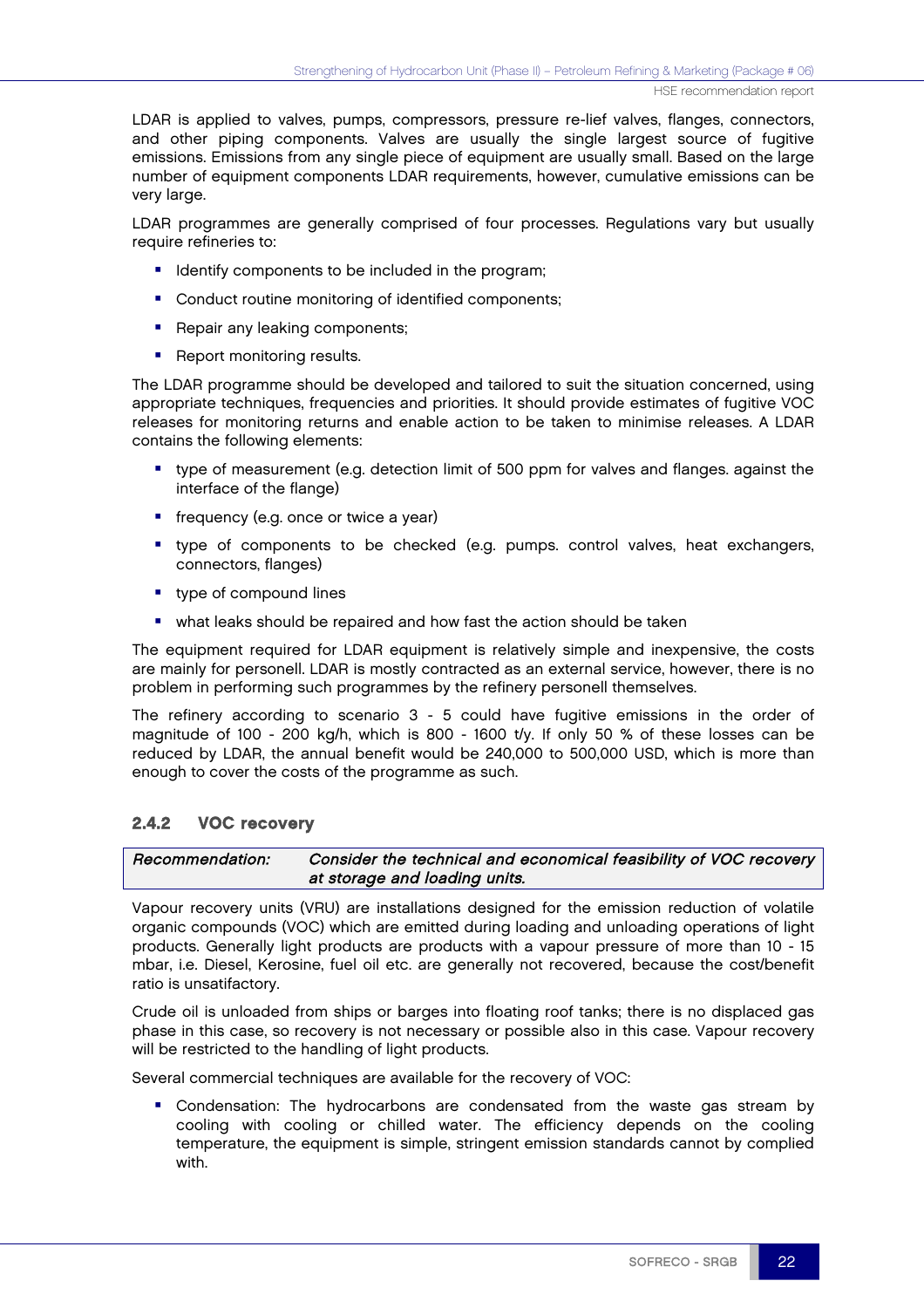- Absorption: The vapour molecules dissolve in a suitable absorption liquid (water, lyes, glycols or mineral oil fractions such as reformate). As long as no regeneration of the liquid is required, the method is also relatively simple, stringent emission standards cannot by complied with.
- **Adsorption: The vapour molecules adhere physically to activate sites on the surface of** solid materials, like activated carbon or zeolite. Mainly due to the requirement of regeneration of the adsorbent, the method is effective and expensive.
- Hybrid systems: Combinations of the VRU are on the market, which are able to meet very low emissions standards. Examples are cooling/ybsorption and compression/ybsorption/membrane separation.

The economics of vapour recovery are governed by the emissions requirements. In most cases a cost-effective method is applied as first stage to recover the bulk of hydrocarbons, followed by a second step to treat the remaining tail gas according to emission control requirements. In many case the first step is economically feasible, i.e. the cost of the recovery is recovered by the benefit from the recovered product. The second step recovers only limited quantities and would never be economical feasible.

For ERL it is recommended to apply a one-stage vapour recovery system that is designed for economic feasibility only. Also here efficiencies of clearly over 90 % can be achieved, which would be a significant improvement of the situation.

The technique to be selected should be either condensation or absorption. For absorption a hydrocarbon available from the refinery could be applied as an absorbent and the loaded absorbent could be blended into an appropriate product without regeneration.

To minimise the total vapour a balancing system should be applied. There are some restrictions in a refinery, as e.g. the vapour that is displaced in product tanks filled from process units cannot be balanced. Balancing is more or less restricted to loading processes. Vapour recovery at truck top loading points are available but require significant changes for the loading station. For that reason, in a first stage the truck loading could be left out and integrated later, when those installations will be replaced by new ones.

### 2.5 Flare gas recovery

Recommendation: Consider the technical and economical feasibility of <sup>a</sup> flare gas recovery system.

Flares are designed for safety and environmental control of discharges from pressure safety valves or other safety related equipment, i.e. the flare system is primarily a safety equipment. Apart from that excess combustibles that cannot be utilised in the refinery are also routed to the flare. This could be excess refinery gas, displaced gas phase from tanks during tank filling, gas from pressure controllers, nitrogen/hydrocarbon mixtures from purging and blanketing or other streams that cannot easily be used because of low caloric value or low pressure.

It is best practice to minimise continuous hydrocarbon streams to the flare by routing such streams back to the process or to the heating gas system, nevertheless there are always smaller continuous or discontinuous streams that can not be used economically and are routed to the flare system. In larger refineries these remaining flare gas streams can be in the order of magnitude of 5 t/h and more.

Flare gas recovery system have been developed due to increasing requirements to control visible flaring, however, in many cases flare gas recovery systems could also be economically feasible.

The basic design of a flare gas recovery system comprises a fluid ring compressor followed by a knock out/separator vessel to collect and recycle the ring fluid and separate liquid hydrocarbons. The condensed gas can be routed to the fuel gas system of the refinery. Because of the extreme variations of the heating value of the recycled gas an effective control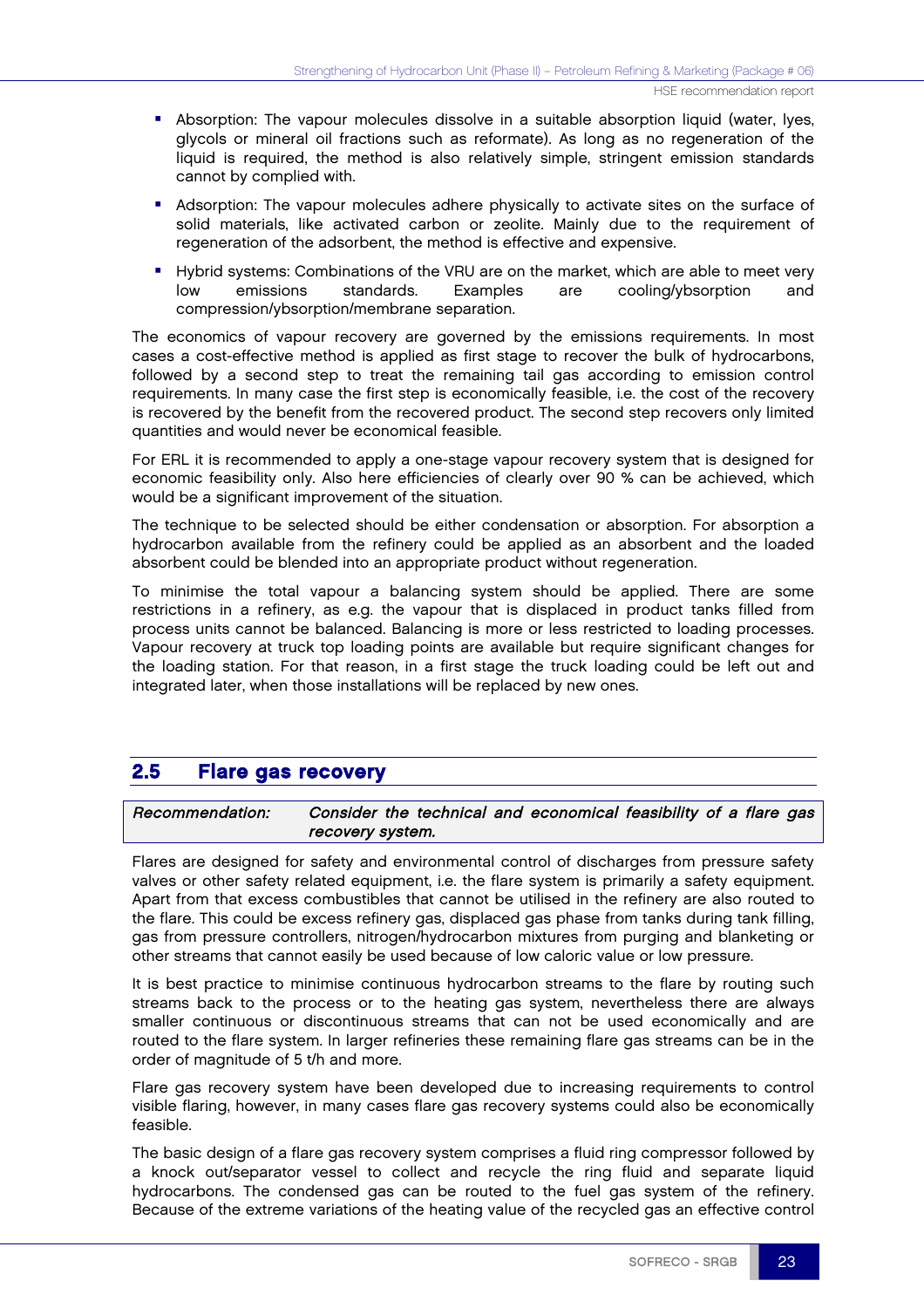of the mixing of recycled flare gas and heating gas is an important part of the system. The fluid ring compressor can be replaced by an ejector system in specific cases. In case of higher sulphur concentration an amine washing step can also be integrated.

Flare gas recovery is economically feasible in many cases but in other cases it is not depending on the total quantity, the composition and the variation of these parameters.

Typical economic data:

|                          | • Flare gas quantity                     | $5$ t/h      |               |
|--------------------------|------------------------------------------|--------------|---------------|
| <b>College</b>           | Nitrogen content                         | 50%          |               |
|                          | Recovered hydrocarbons to fuel gas       | $2.5$ t/h    | $21,000$ t/y  |
|                          | • Compressor installed electrical power  | 350 kW       |               |
|                          | Total investment                         |              | 5,000,000 USD |
| $\mathcal{L}_{\rm{max}}$ | Depreciation, insurance, maintenance     | 15 %         | 750,000 USD/y |
|                          | • Operating costs (el. energy)           | 0,10 USD/kWh | 250,000 USD   |
|                          | Total costs                              |              | 1,000,000 USD |
| $\mathbf{E}$             | Costs per hydrocarbon recovered<br>USD/t |              | 46.5          |

The costs could be further reduced by performing the project as a Clean Development Mechanism (CDM) project within the framework of the Kyoto Protocol (see next paragraph).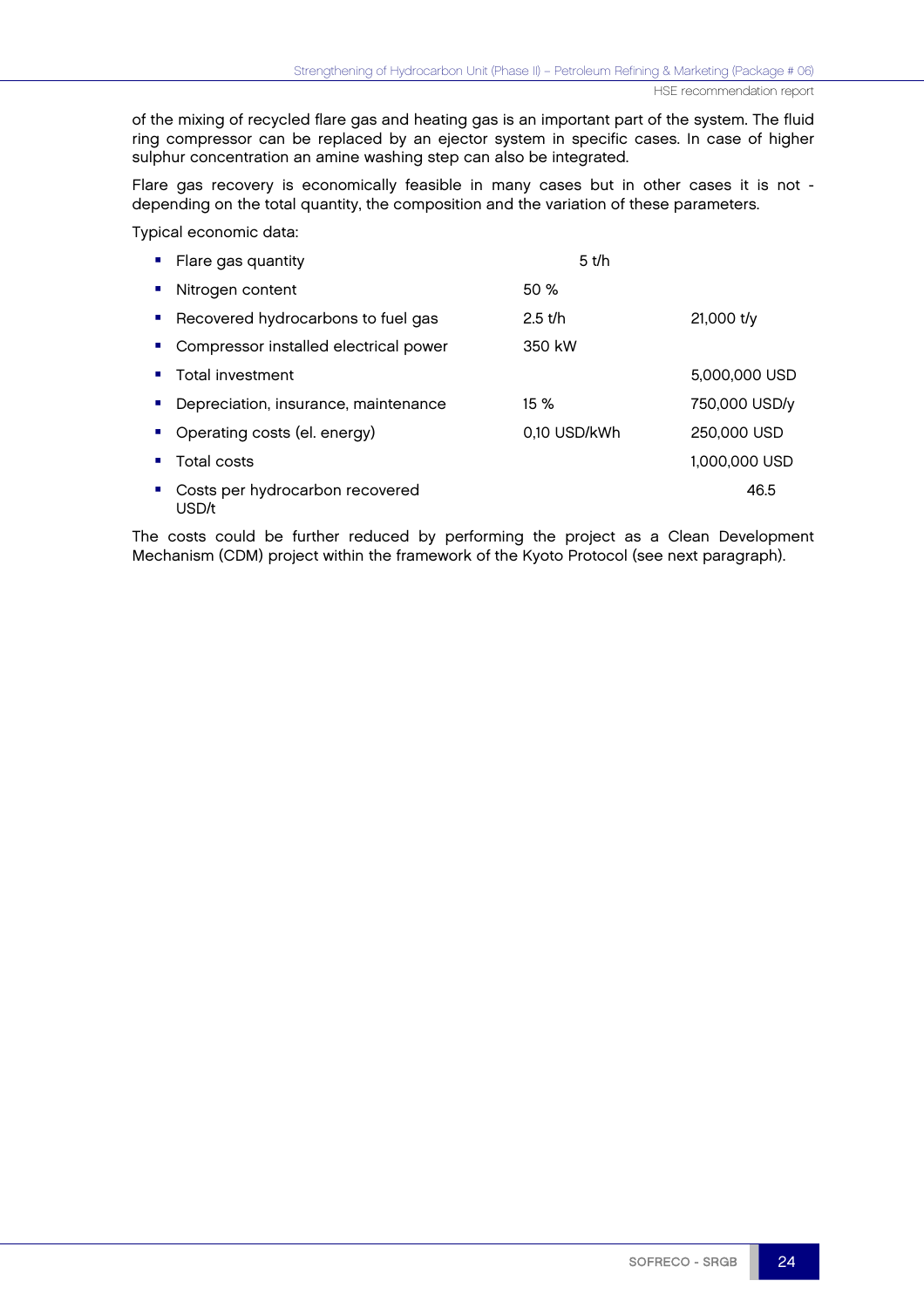# 2.6 Clean Development Mechanism Projects (CDM)

#### Recommendation:  $\qquad \qquad$  Consider participation in the Kyoto CO $_2$  trading (CDM) for projects regarding emission reduction or energy saving.

The CDM is one of the "flexibility mechanisms" that are defined in the Kyoto Protocol. The flexibility mechanisms are designed to allow so-called Annex B countries to meet their emission reduction commitments by sponsoring projects in developing countries.

Emission reduction is accomplished by projects in developing countries. These reductions are subtracted against a hypothetical baseline of emissions. The emissions baseline is the emissions that are predicted to occur in the absence of a particular CDM project. CDM projects are credited against this baseline, in the sense that developing countries gain credit for producing these emission reductions.

The economic basis for including developing countries in efforts to reduce emissions is that emission cuts are thought to be less expensive in developing countries. In developing countries, environmental regulation is generally weaker than it is in developed countries. Thus, there is greater potential for developing countries to reduce their emissions than in developed countries.

A CDM project has to follow a specific procedure:

Project Design Document (PDD): The PDD has both a prescribed format and mandatory content and provides the basis on which project approval decisions are made. Its main component, apart from a detailed description of the project activity, is an outline of a reference scenario. The scenario describes the investment that would be made and/or the business approach that would be taken in the absence of the project. This is often termed as the reference scenario. When identifying the reference scenario, available technologies, state incentive programmes and statutory requirements must be taken into account. The emissions are estimated that would result if the reference scenario occurred. The estimate is known as the baseline. The baseline is then compared with a forecast of the emissions that would occur if the project activity were implemented. This allows calculation of the emission reductions expected from the project.

A key prerequisite in the approval of a climate change project is the criterion of additionality. This requires that climate change projects only be approved if they would not have come to fruition without the incentives provided by the CDM mechanism.

Assessment/vpproval: The PDD is assessed by a certified organisation and after that registered by the CDM Executive Board. The CDM Executive Board will issue Certificates of Emission Reduction based on monitoring results, which can be sold on the free market in industrialised countries, which take part in emission trading.

The actual exchange rate for Certified Emission Reductions is in the order of magnitude of 10 to 15 EUR.

1 t of recovered hydrocarbon is equivalent to approximately 3 t of CO<sub>2</sub> - i.e. by taking part in the CDM a significant additional positive effect can be achieved.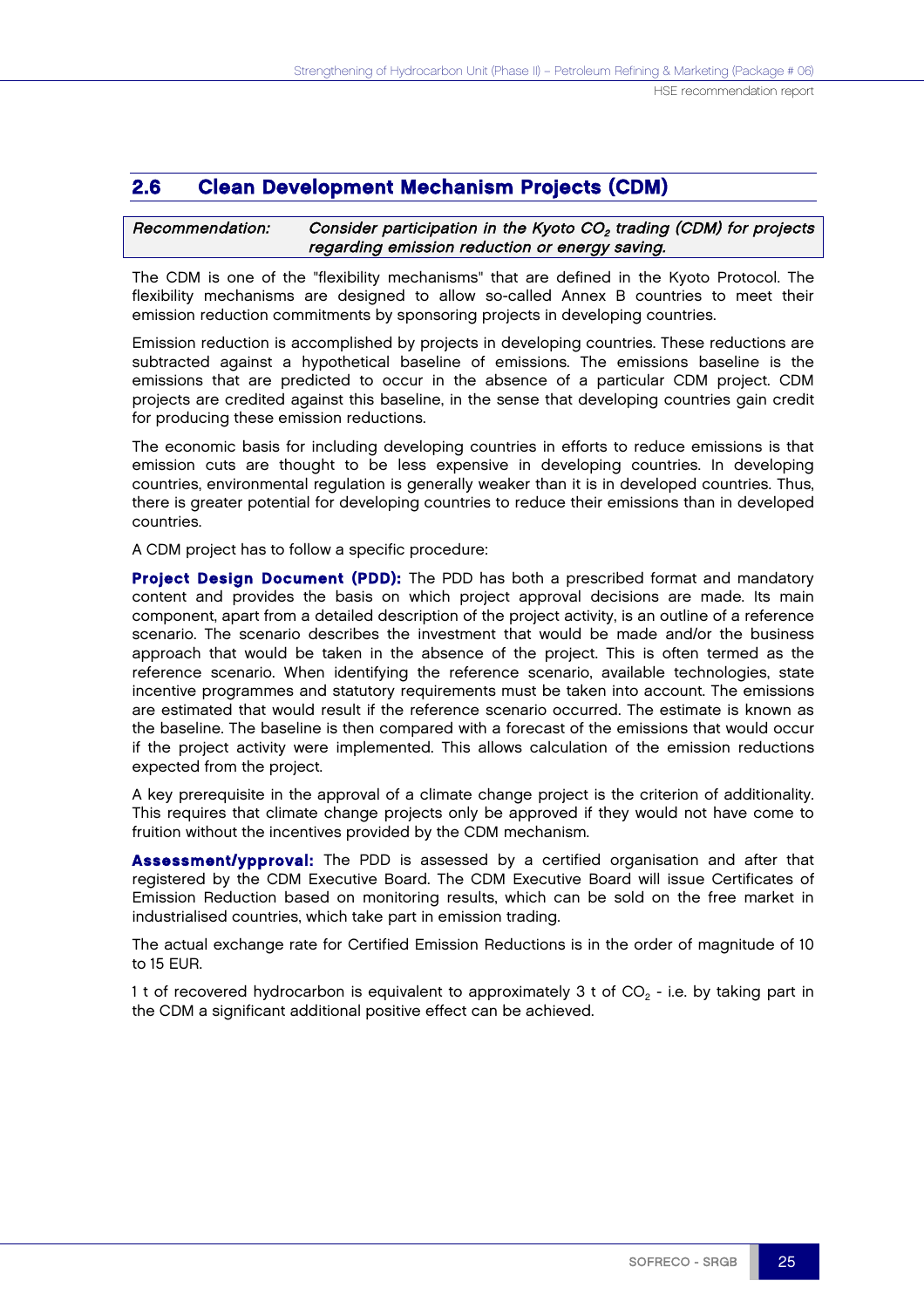## 2.7 Improvement of wastewater treatment

Recommendation: Improve wastewater treatment by applying <sup>a</sup> secondary or tertiary stage wastewater treatment unit.

The ERL is equipped with a simple API separator for primary wastewater treatment. According to the available knowledge the Bangladesh wastewater standards - especially COD 200 mg/l and BOD 30 mg/l - cannot be achieved with primary wastewater treatment only.

Best practise for refineries worldwide is a three stage wastewater treatment:

#### 2.7.1 Primary treatment

Primary treatment facilities are separators, which provide an environment in which suspended solids can be settled coincidentally with the separation of oil in the influent. They are facilities, which will separate free oil from waste water but will not separate soluble substances, nor will they break emulsions. Despite their relative simplicity, most of the oil in the effluent will be recovered at the primary treatment stage. The most relevant types are:

An API separator is the simplest form of separator, the separating chamber simply consisting of an open rectangular basin. The standard API separators existing in many refineries comprise an inlet section and oil-water separation chambers. The approach channel and transition part are usually constructed in at least two bays in order to facilitate their cleaning and repair when required. Flight scrapers may be installed to gently move the sludge to a sludge collection pit and oil to the oil skimming device. Covers may be installed to reduce odour and emissions to the air of Volatile Organic Compounds (VOC). The main advantage of the API separator is that its large volume can intercept large slugs of free oil and solids. This factor helps to improve the performance of the downstream stages. Its main disadvantages are that it requires a large area of land and can only remove comparatively large oil droplets.

A Parallel Plate Interceptor (PPI) is a gravity separator equipped with plates parallel to the current to promote laminar flow and reduce the separation distance. Within a PPI the combined surface area of the plates is significantly higher than the surface area of the conventional API separator, resulting in a smaller ground area. The main disadvantage is that the plates are susceptible to fouling and hence there is an increased maintenance requirement.

In a Corrugated Plate Interceptor (CPI) specially designed corrugated plate packs are placed counter current to the flow, i.e. the effluent flows downward whereas the oil flows upward to the surface. The advantages are a small surface area and increased efficiency over API and PPI equipment as the CPI can remove smaller oil droplets. The disadvantages are again the possibility of fouling and increased maintenance. The CPI is particularly suitable for installation on individual processing areas, as close as possible to the point of waste water generation. In these circumstances, there is less likelihood of fouling, the oil may be able to be recycled directly to the unit, and the load on the site effluent treatment plant is reduced.

#### 2.7.2 Secondary treatment

Secondary treatment is aiming at reducing emulsified contaminants. Flotation devices are forms of enhanced gravity separation which rely on the formation of weak bonds between air bubbles and oil and solid particles. The air bubbles provide the necessary buoyancy to float the oil and solid particles to the water surface for skimming.

There are two main types known as Dissolved and Induced Air Flotation (DAF, IAF). They are generally installed downstream of separators as a secondary treatment prior to a biological process. Designed and operated correctly, they are capable of separating and removing virtually all free oil from an effluent stream and can significantly reduce the concentration of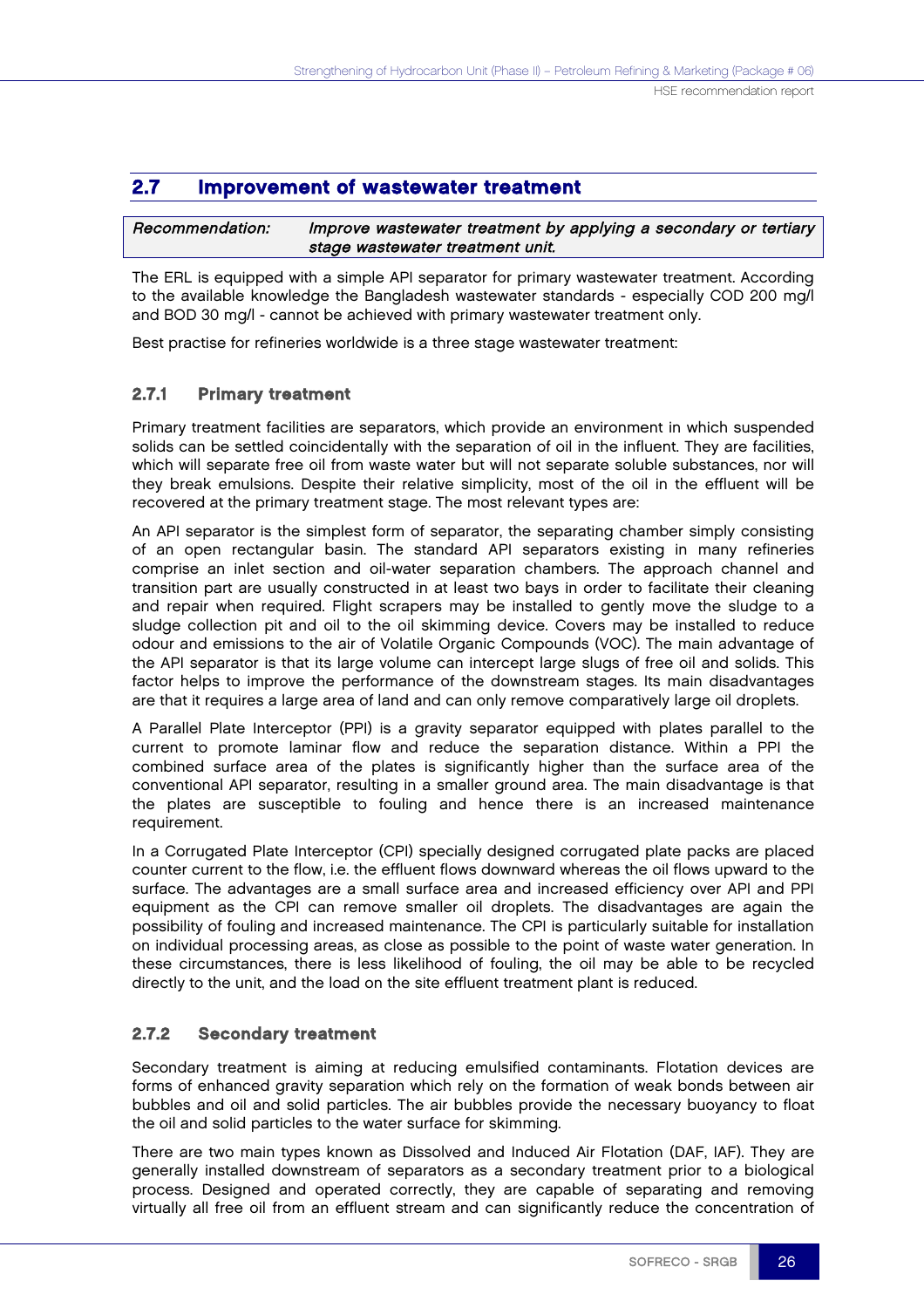suspended solids, but as with normal gravity separators, they will not separate out soluble substances. An added benefit of air operated flotation units is that they increase the dissolved oxygen content of the effluent.

#### 2.7.3 Tertiary treatment

Tertiary treatment is a biological treatment of effluent water based on the process in which a mixed population of micro-organisms uses as nutrients substances that contaminate the water. This is the same mechanism by which healthy natural waterways, such as rivers and lakes, purify themselves. This basic process has been intensified and accelerated to give a wide range of treatment plant systems for treating refinery effluent water. Effluent water containing polluting material is brought into contact with a dense population of suitable micro-organisms for a time sufficient for the microbes to break down the contaminants. The pollutants are adsorbed into the microbial mass, typically oxidised, and partly converted into new cell material. Aerobic processes remove a wide range of carbonaceous material, typically characterised in terms of the associated oxygen demand (e.g. TOD/COD/BOD or TOC) and individual compounds such as phenols, ammonia and sulphide.

Although there also some other processes, the activated sludge (AS) process is the most relevant for refineries. The activated sludge process is a dispersed or suspended growth system comprising a mass of micro-organisms constantly supplied with organic matter and, for aerobic treatment, oxygen. The micro-organisms grow in flocs, and in aerobic treatment, these flocs are responsible for the transformation of organic material into new bacteria, carbon dioxide and water, and for ammonia reduction into nitrite and nitrate. In anoxic treatment, the nitrate and nitrite are further reduced to gaseous nitrogen. The flocs are constantly being washed out of the reaction vessel to the secondary sedimentation tank or clarifier by the flow of effluent. Here they flocculate and settle under quiescent conditions. It is a characteristic of the activated sludge process that a proportion of this settled sludge is recycled back to the mixing/yeration tank to provide sufficient biomass for contaminant removal. Any excess biological solids are removed, dewatered, and sent for disposal.

#### 2.7.4 Wastewater management

To minimise the wastewater treatment requirements some measures of managing the total amount and segregation of the individual wastewater streams should be analysed:

Sour water can be used to the maximum extend possible as desalted wash water.

Equalising tanks for the storage of waste water can be used to avoid peak loads for the wastewater treatment.

Rainwater from polluted plant areas should be collected and routed to the treatment plant. Depending on the initial degree of pollution (mainly oil), an adapted partial treatment according to a first flush scheme could be sufficient. Non-contaminated water may be discharged directly or re-used in order to save costs.

Control of surfactants in wastewater - surfactants entering the refinery wastewater streams will increase the amount of emulsions and sludges generated. Surfactants can enter the system from a number of sources including washing unit pads with detergents, caustic treatment, cleaning tank truck tank interiors or using cleaners for miscellaneous tasks.

Refinery effluents can also be treated in municipal sewage treatment plants or installations that are shared with other industries. In these cases, the effluent will normally be given primary and secondary treatment at the refinery to remove free oil before it is passed to the common installation. There can be advantages to both parties in such treatment in that the domestic sewage provides nutrients, and dilutes any surges of chemicals which are toxic to the biomedia. The common plant can benefit by receiving a reasonably constant flow to balance out peak loads. Especially at locations with no existing installations like in Chittagong this option should be checked.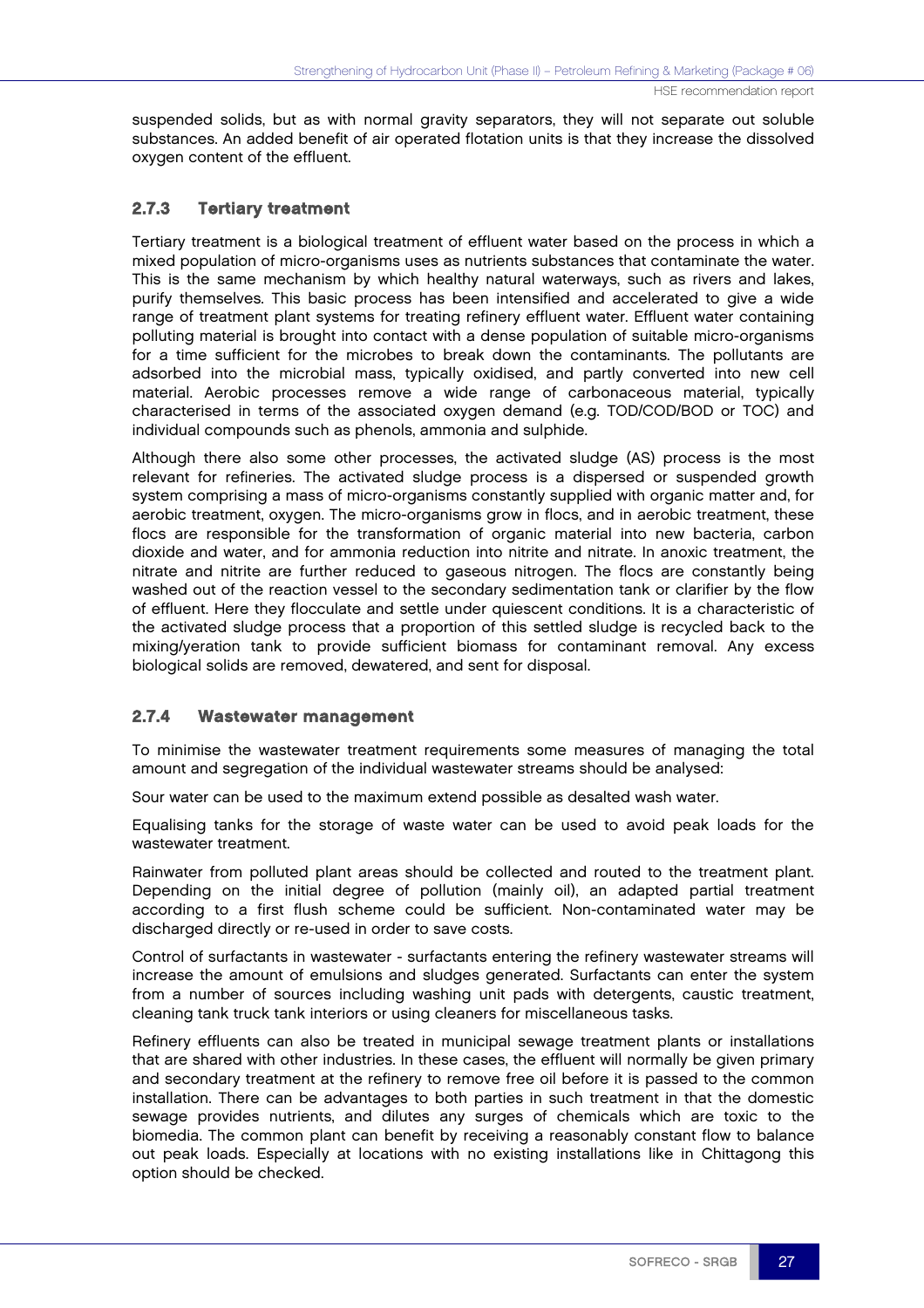### 2.8 Waste management

#### Recommendation: Prepare for an improved waste treatment system.

Oily sludge mainly from the API separators is the most relevant source of waste at the Eastern refinery in its present state. The total sludge produced is approx. 650 t/y or 0.43 kg/t. Compared to more complex refineries, the total quantity of waste is significantly lower as there are less spent catalysts and absorbents that have to be disposed and there is no sludge from secondary or tertiary wastewater treatment. The comparatively low figure is simply due to the low complexity and low standard of wastewater treatment and does not mean that there is an effective waste management in place.

The sludge is stored at an open pit and then sold as alternative fuel, i.e. the sludge is not considered as waste that has to be managed under special control but as some kind of additional product.

In the future and depending on the selected scenario for increasing the capacity of the refinery different problems could arise:

The current procedure of selling the sludge off as a heating medium is only possible because the legal framework in Bangladesh does not comply with international standards. Future constraints could come directly from legal requirements but also from offtakers, who might run into problems with their combustion facilities that could have to cope with increasingly strict air emission control requirements.

The upgrading of the refinery will lead to additional quantities of oily sludge because the quantity increases with the capacity of the refinery. For the 6 million t/y case there would be some 3,000 t/y of oily sludge. It is questionable, if a market is readily available for this product.

Upgrading of the wastewater treatment will produce biotreatment sludge as new kind of sludge that does not exist at the time being - the quantity will be only a little less than of oily sludges. Biotreatment sludge does not contain relevant quantities of oil but water - it will not be possible to market it as a fuel like oily sludge.

#### 2.8.1 Sludge treatment

Treatment of sludges before disposal is applied to:

- to reduce the quantity of waste requiring disposal
- to recover the oil for recycling

The choice of whether to treat the sludge depends on many factors including the composition of the sludge and the choice of disposal route. For example, if the sludge is to be used as a fuel, it will be important to remove the water, but not the oil. Alternatively if a biosludge which is essentially oil free is to be spread on land (so-called land farming), it may be preferable to leave it wet.

Centrifugation exploits the difference in density between solids and liquids by applying centrifugal force. Two main types of decanter centrifuge can be applied at refineries: 2-phase, which yields a solids cake plus a single effluent stream (mixed oil and water); and 3-phase which yields separate oil and water streams, as well as the cake. Advantages of decanter centrifuges include resource recovery, flexibility and high volume reduction. With good operation, cake suspended solid contents of 20-40 % can be achieved. Centrifugation of sludges need not be handled by the refinery itself, but can also be contracted to specialised companies on a discontinuous basis.

Filter presses mechanically dewater sludges by pressure. The benefits are high volume reduction and recovery of oil from oily sludges. In most cases, filter aids are needed to enhance dewatering and prevent clogging of the filter but will increase waste volumes.